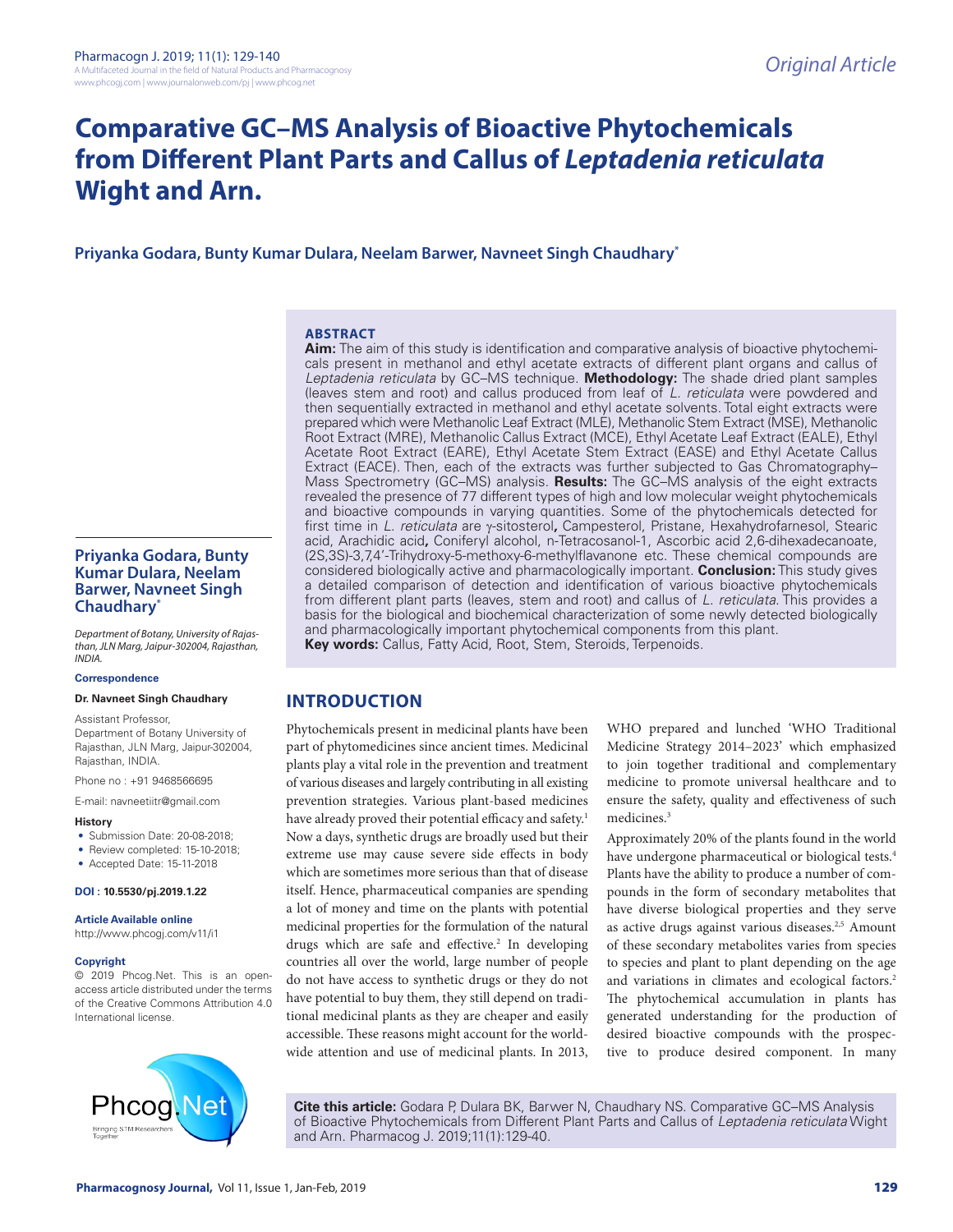cases, crude extracts from medicinal plants are more biologically active than isolated compounds due to their synergistic effects.<sup>6</sup> Extraction and characterization of numerous bioactive compounds from these green plant factories have given birth to various high activity profile drugs. A number of different solvent systems like water, methanol, ethanol, chloroform, methanol, ethyl acetate, petroleum ether etc. have been reported to play important role for extraction of secondary metabolites, such as tannins, terpenoids, steroids, alkaloids, flavanoids, phenols and quinines.<sup>2</sup>

*Leptadenia reticulata* Wight and Arn. (*Asclepiadaceae*) is a well-known tonic and life giving drug with rejuvenating, restorative, antiabortificent and lactogenic properties. It is a perennial woody climber called as '*Jeevanti*' in Ayurveda which means 'life-giver' because it works as a stimulant and claimed to prevent miscarriage.7,8 *Jeevanti* is used in Ayurveda since 4500 BC as a general body vigor provider. According to *Atharva-Veda* this plant promotes vitality and life.7 *L. reticulata* grows well in tropical and subtropical climate with moderate rainfall and relative humidity. This plant is also found in arid regions with sandy soil, low organic matter and very low rainfall.<sup>9</sup> In India, *L. reticulata* is found in Sikkim, Karnataka, Rajasthan, Gujarat, Khasia hills, Nilgiris, Tamil Nadu, Laccadive Islands, Andhra Pradesh, Goa, Haryana, Kerala, Madhya Pradesh, Maharashtra, Orissa, Bihar, the sub-Himalayan tracts of Punjab, U.P. and Deccan Peninsula up to an altitude of 900 meters.<sup>8,10</sup> Apart from India, it is distributed in the tropical and subtropical parts of Africa, Cambodia, Mauritius, Sri Lanka, Burma, Nepal, Madagascar, Malay Peninsula, the Philippines etc.10,11 *L. reticulata* has many biological activities like antiabortifacient,<sup>12</sup> galactagogue/lactogenic/milk increasing effect,<sup>13</sup> anti-implantation,<sup>14</sup> antimicrobial, antioxidant,<sup>15</sup> antitumour,<sup>16</sup> immunomodulatory activity,<sup>17</sup> antiepileptic potential,<sup>18</sup> analgesic,<sup>9</sup> antipyretic, anti-inflammatory,<sup>19</sup> hepatoprotective,<sup>20</sup> antiulcer,<sup>21</sup> anxiolytic,<sup>22</sup> diuretic,<sup>23</sup> cardioprotective,<sup>24</sup> antianaphylactic, antiasthmatic, antidepressant, vasodialator and hypotensive effects.<sup>9</sup> It is also used in the treatment of oligospermia, aphrodisiac, infertility and benign prostatic hyperplasia. The leaves and roots are used in tuberculosis, cough and against skin infections such as ringworm and wounds.<sup>8</sup> The therapeutic potential of this herb is because of the presence of organic acids, flavonoids, triterpenes, steroids, volatiles, amino acids, glucosides, tannins, inorganic ions and lignanoids.9 Thus, *L. reticulata* is a widely distributed plant with immense therapeutic potential. These properties demand a thorough phytochemical analysis, evaluation and validation of this herbal drug for natural product development.

In the current literature available, it is observed that most of the studies are focused on either aerial part or in the whole plant of *L. reticulata*, there are no reports found on the complete phytochemical analysis of different plant parts (leaf, stem and root) separately of *L. reticulata*  using methanol and ethyl acetate solvents. Besides, there is also lacking reports on the comprehensive phytochemical analysis on tissue culture *(in vitro)* callus samples generated from this plant. Therefore, this study is focused to evaluate and analyze plant parts and callus extracts of *L. reticulata* for the presence of phytoconstituents in order to identify and characterize bioactive compounds in the crude extracts prepared in both solvents (methanol and ethyl acetate) for chemical profiling by Gas Chromatography*-*Mass Spectrometric (GC–MS) technique. The GC–MS is normally used for direct analysis of unknown components existing in traditional medicines and medicinal plants. The results pertaining to GC-MS analysis have led to identification of number of bioactive compounds from *L. reticulata* sample extracts. They were identified through mass spectrometry attached with GC. This study revealed the accumulation pattern of many known bioactive compounds in different plant parts of *L. reticulata* and detected many new bioactive compounds which were not earlier reported in this plant.

# **MATERIALS AND METHODS**

# Instrument and Chemicals

GC–MS System (Thermo scientific GC 1300 and TSQ 8000 Triple quadrupole), Soxhlet apparatus (3840, Borosil Glass works Ltd., Mumbai, India), Murashige and Skoog Medium PT-100, 1-Napthalene acetic acid (NAA) (Himedia), 2,4-Dichlorophenoxyacetic acid (2,4-D) (Duchefa Biochemie), Methanol (Rankem) and Ethyl Acetate (Loba Chemie). All other chemicals and reagent were used of Analytical and Biological grade.

#### *Collection of Plant Sample*

The fresh plant parts of *L. reticulata* were collected (Priyanka Godara; March 20, 2015) from nearby area of Jaipur, Rajasthan, India. The identity of collected plant specimen was confirmed by depositing the voucher specimen number RUBL211619 in the herbarium of Department of Botany, University of Rajasthan, Jaipur. The plant parts were washed thoroughly with water to remove dust and dried under the shade at room temperature for approximately 15 days till constant dry weight. The dried plant parts were separately ground in liquid nitrogen to obtain the fine powder and kept in an air tight container till further use.

#### *Callus Preparation*

The desired amount of callus was produced by sub-culturing of primarily produced callus from leaf explants of *L. reticulata* on MS media supplemented with standardized amount of growth regulators i.e. 2,4-D  $(1.25 \text{ mg/l}) + \text{NAA} (0.25 \text{ mg/l}).$ 

#### *Preparation of Extracts*

The dried and fine powdered samples (leaves, roots, stem and callus) of *L. reticulata* exhaustively extracted with solvents methanol and ethyl acetate. 10 g of each powdered plant materials (leaves, stem and roots) and 4 g of callus were packed in thimbles (each in duplicate). Each sample was extracted in methanol and ethyl acetate (100 ml each) separately using Soxhlet apparatus as per standard method. The Soxhlet extracted plant samples were vacuum evaporated using Rotary Vacuum Evaporator (BR Biochem- Scilogex RE100-Pro) to obtain eight dried solid extracts. These extracts were named as Methanolic Leaf Extract (MLE), Methanolic Stem Extract (MSE), Methanolic Root Extract (MRE), Methanolic Callus Extract (MCE), Ethyl Acetate Leaf Extract (EALE), Ethyl Acetate Stem Extract (EASE), Ethyl Acetate Root Extract (EARE) and Ethyl Acetate Callus Extract (EACE). The percent yield of extracts was 9.6% for MLE, 8.7% for MSE, 5.8% for MRE, 4.3% for MCE, 5.1% for EALE, 4.7% for EASE, 2.8% for EARE and 2.6% for EACE. All extracts were stored in vacuum tight container at 4°C in the refrigerator for further use.

#### *GC–MS Analysis*

The GC–MS analysis of *L. reticulata* dried and filtered extracts were carried out on a Thermo GC 1300 and TSQ 8000 Triple Quadrupole GC–MS system installed with auto sampler Al 1310. The program was set using capillary column TG-5MS AMINE (30 mm  $\times$  0.25 mm; film thickness 0.25 μm) with initial temperature set to 70°C for 1 min, then gradually increases at 4°C/min up to 270°C with holding time of 1 min. The injector temperature was set at 280°C and the carrier gas used was helium at a flow rate of 1.0 ml/min. GC–MS analysis was conducted using TSQ8000 with transfer line temperature 280°C and ion source temperature 230°C in EI mode. The MS scan parameters included electron impact ionization voltage of 70 eV and a mass range of 50–500 m/z. TSQ 8000 Triple Quadrupole MS detector was used for analysis and data was evaluated using total ion count (TIC) for compound identification and quantification.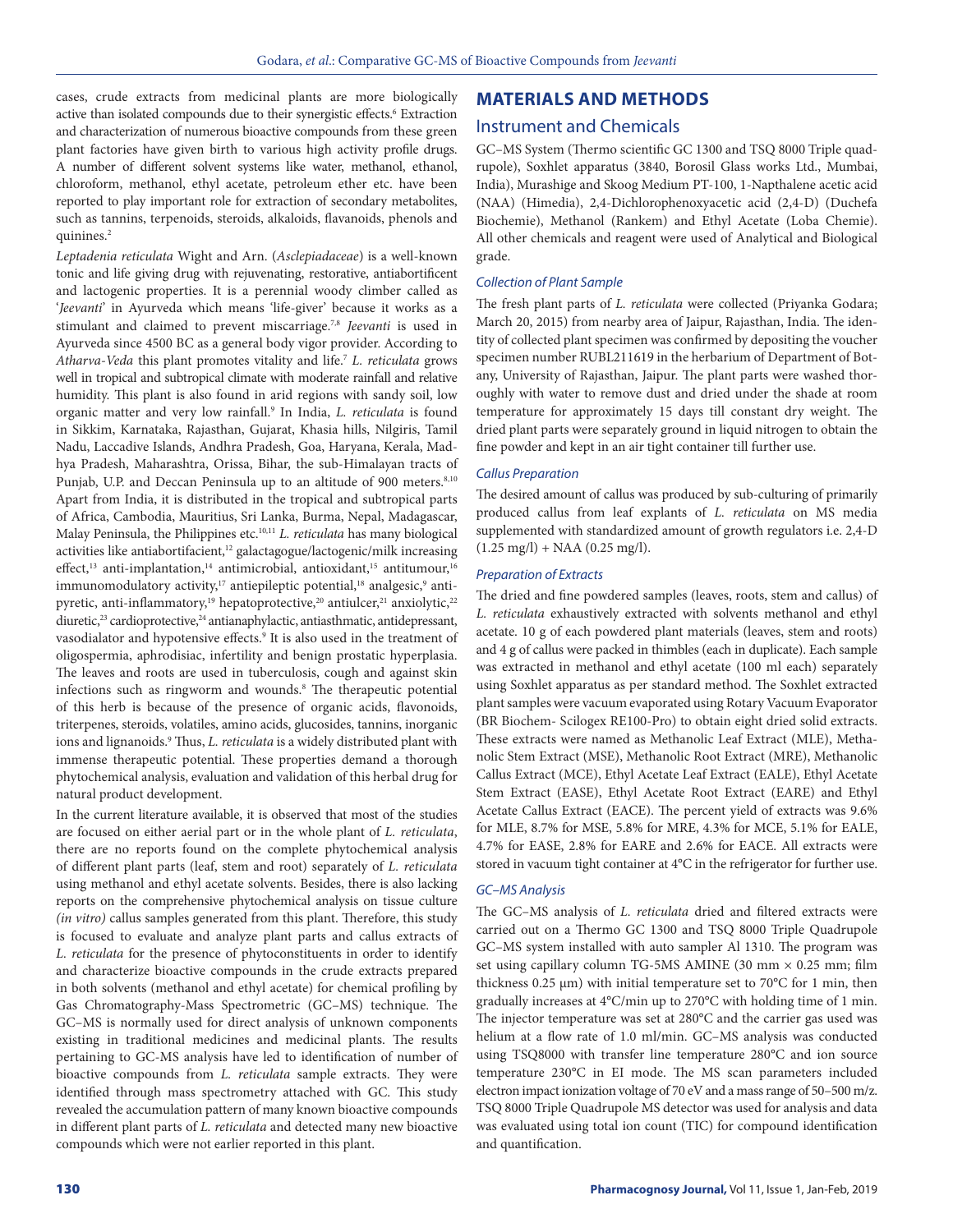### *Identification of Bioactive Phytochemicals*

Phytochemical compounds extracted in different extracts of *L. reticulata* were identified by comparing the mass spectra of the detected components with the mass spectral data of known components available in the National Institute of Standards and Technology (NIST) library. Compound concentrations were calculated from the GC peak areas of the total ion current (TIC).

# **RESULTS**

The GC–MS chromatograms spectra obtained for all eight extracts revealed that *L. reticulata* is plenteously rich in bioactive compounds in all parts of plant as well as in callus (Figure 1). Each spectrum of extract shows the retention time in the column and the detected peaks correspond to the relative abundance of bioactive compounds detected in the particular extract. A total of 77 major phytochemical compounds were detected in leaves, stem, root and callus of *L. reticulata* extracted both in methanol and ethyl acetate. The name, molecular formula and the abundance of these bioactive compounds are presented in Table 1. The GC-MS chromatogram of leaf extract in methanol (MLE) and ethyl acetate (EALE) indicated the presence of 31 and 22 compounds respectively. Based on the abundance, in MLE and EALE major compounds were1-Tridecene (23.73%), Phytol acetate (13.90%), [6-hydroxy-2,2,6-



**Figure 1:** The GC–MS chromatograms of all eight extracts of *Leptadenia reticulata* showing relative abundance and retention time of phytochemicals. A: Methanolic Leaf Extract (MLE), B: Methanolic Root Extract (MRE), C: Methanolic Stem Extract (MSE), D: Methanolic Callus Extract (MCE), E: Ethyl Acetate Leaf Extract (EALE), F: Ethyl Acetate Root Extract (EARE), G: Ethyl Acetate Stem Extract (EASE), H: Ethyl Acetate Callus Extract (EACE).

trimethyl-3-(3-methylbut-2-enyl)cyclohexyl]methyl acetate (13.36%), β-sitosterol (9.27%), Palmitic acid (8.44%), 3,7,11-trimethyl-1-dodecanol (7.76%), γ-Sitosterol (6.86%), Stigmasterol (4.79% and 3.65%) and Campesterol (3.12% and 2.80%). Moreover, methanolic root extract (MRE) and ethyl acetate root extract (EARE) detected for the presence of 26 and 29 major bioactive compounds respectively. The most abundant were l-(+)-Ascorbic acid 2,6-dihexadecanoate (18.66%), Dibutyl phthalate (15.42%), γ-Sitosterol (12.54%), Stearic acid (10.50%), 10-Heneicosene (8.71%), β-amyrin (6.65%), Stigmasterol (6.04%), E-15-Heptadecenal (5.28%), n-Tetracosanol-1 (5.08%) and Campesterol (4.20%). In addition, 31 and 25 major phytochemicals were identified in stem extracts of both methanol (MSE) and ethyl acetate extracts (EASE) respectively. The most abundant compounds detected in both extracts were l-(+)-Ascorbic acid 2,6-dihexadecanoate (15.95% and 17. 55%) followed by β-sitosterol (13.40%), Methyl 8-oxo-17-octadecene-9,11-diynoate (7.51%), Stigmasterol (6.71%), γ-Sitosterol (6.35%), Hexahydrofarnesyl acetone (5.77%) and Campesterol (4.32%).

The callus obtained from leaf explant of *L. reticulata* and its subsequent extraction in methanol (MCE) and ethyl acetate (EACE) solvents followed by GC-MS analysis, brought out that callus cells also expresses the bioactive phytochemicals in good amount. The GC-MS chromatogram of both MCE and EACE revealed the presence of 23 and 19 major bioactive compounds respectively. The major compound detected in both MCE and EACE extracts were l-(+)-Ascorbic acid 2,6-dihexadecanoate (16.18% and 20.78%) followed by Palmitic acid ethyl ester (6.70% and 8.60%), Eicosane (8.04%), Hexahydrofarnesyl acetone (7.24%), Palmitic acid methyl ester (5.14% and 6.61%) and Phthalic acid, di(2-propylpentyl) ester (5.88%).

# **DISCUSSION**

*Leptadenia reticulata* is one of the major ingredients in many commercial herbal formulations including Confido (Speman forte), Galactin Vet (bolus), Safe herbs, Speman, Envirocare, Calshakti, Antisept and Chyawanprash. Presence of flavonoids, phytosterols, terpenes and terpenoids, fatty acids, tannins, carbohydrates, glycosides, saponins, free catechols, starches and phenolic compounds was identified by various researchers in different solvent extracts of *L. reticulata*. 9 This plant has multiple therapeutic activities due to presence of various bioactive phytochemicals like stigmasterol, ß-sitosterol, α-amyrin, ß-amyrin, rutin, simiarenol, apigenin, reticulin, deniculatin, leptaculatin, l-α–tocopherol, p-coumaric acid, quercetin, phytol etc.8 Present study gives a comparative account of various phytochemicals identified by GC-MS analysis in root, stem, leaves and callus. The comparative GC-MS analysis of plant parts and callus identified various classes of bioactive compounds that include steroids, terpenes, terpenoids, fatty acids and their esters, alcoholic and phenolic compounds, esters, hydrocarbons, coumarins, flavanoids, vitamin C and ketones (Table 1).

The bioactive compounds reported for the first time in *L. reticulata* through the present study are from group of Steroids **(**γ-sitosterol**,**  Campesterol**,** Campesterol acetate, Stigmastan-3,5-diene, Cholesteryl Myristate, etc.)**,** Terpenes (Pristane, Hexahydrofarnesol, Hexahydrofarnesyl acetone**,** Phytol acetate etc.)**,** Fatty acids and their esters (Stearic acid, Arachidic acid**,** Isopropyl myristate, Linolenic acid ethyl ester, Hexadecanoic acid methyl ester**,** Linolenic acid methyl ester), Esters (Dibutyl phthalate, Phthalic acid Diisobutyl ester), Phenolic compounds (Coniferyl alcohol and 2-(2-hydroxypropan-2-yl)-4-methoxy-5-methyl phenol), Alcoholic compounds (n-Tetracosanol-1, Montanol, Quercitol, 2-Methyl-Z,Z-3,13-octadecadienol and Trans-9-hexadecen-1-ol), a Vitamin C fatty acid compound (Ascorbic acid 2,6-dihexadecanoate), a Coumarin compound (2-Isopropyl-5-methylcyclohexyl 3-(1-(4 chlorophenyl)-3-oxobutyl)-coumarin-4-yl carbonate), a flavanoidal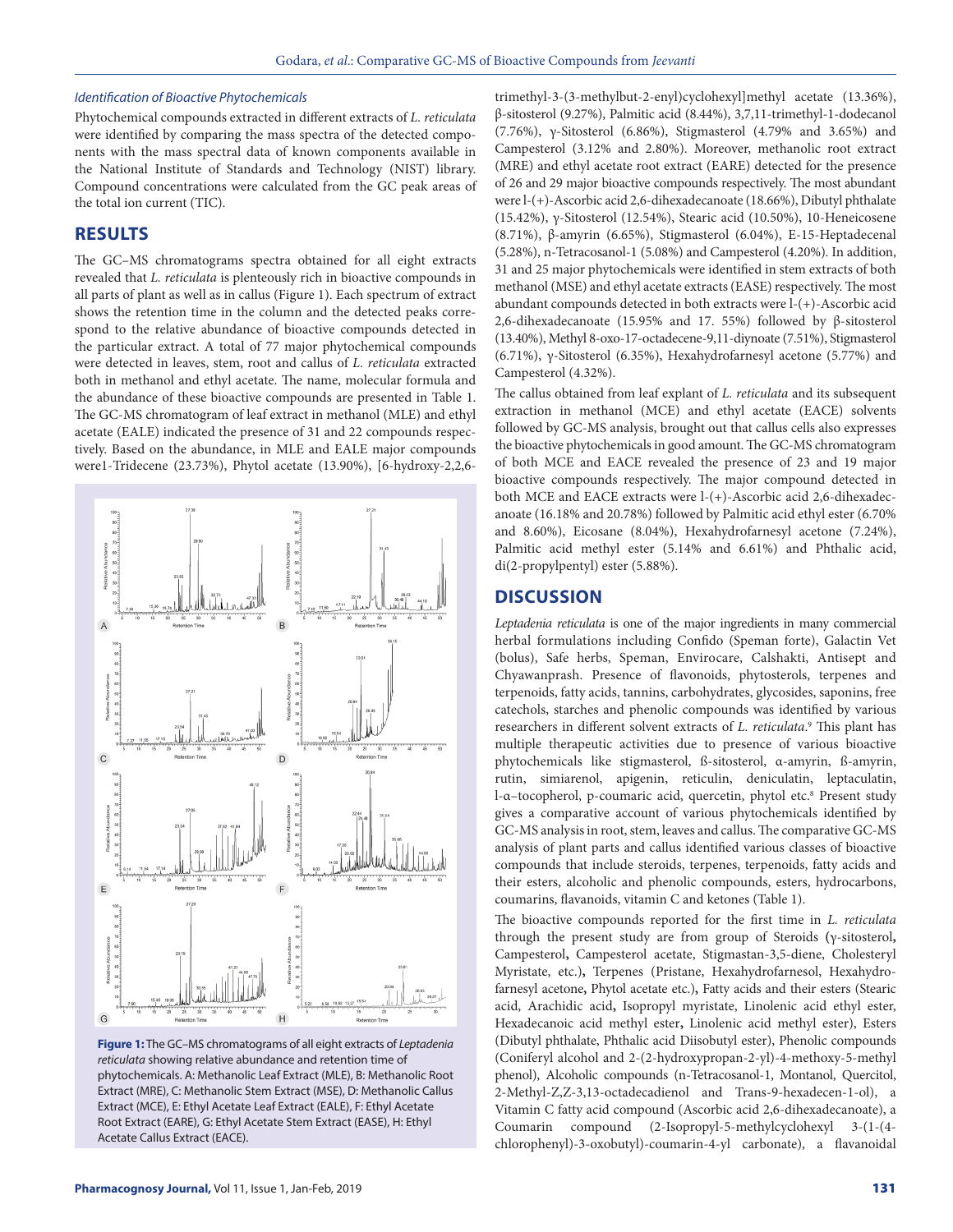| 7,9-Di-tert-butyl-1-oxaspiro(4,5)deca-6,9-                                         |                 | Molecular<br>formula | Retention<br>Time (RT <sup>1)</sup> |                       | (% composition)        | Methanolic extracts   |       |                        | Ethyl Acetate extracts<br>% composition) |                       |                       |
|------------------------------------------------------------------------------------|-----------------|----------------------|-------------------------------------|-----------------------|------------------------|-----------------------|-------|------------------------|------------------------------------------|-----------------------|-----------------------|
|                                                                                    |                 |                      |                                     | MLE                   | MRE                    | <b>MSE</b>            | MCE   | EALE                   | EARE                                     | EASE                  | EACE                  |
|                                                                                    | diene-2,8-dione | C17H24O3             | 25.7                                |                       | 0.39%                  | $0.36\%$              |       |                        | 1.76%                                    |                       |                       |
| Stigmastan-3,5-diene                                                               |                 | C29H48               | 39.78                               |                       |                        | $0.92\%$ <sup>†</sup> |       |                        |                                          |                       |                       |
| 4,4-dimethyl-Cholesta-6,22,24-triene                                               |                 | C29H46               | 46.43                               | $0.42\%$ <sup>†</sup> |                        |                       |       |                        |                                          |                       |                       |
| $(34)$ -Cholesta-4,6-dien-3-ol                                                     |                 | C27H44O              | $47\,$                              | 0.94%                 | 0.54%                  | $1.53\%$ <sup>†</sup> |       |                        |                                          | 0.55%                 |                       |
| Cholesterol Myristate, Cholest-5-en-3-ol (3beta)-tetradecanoate                    |                 | C41H72O2             | 47.31                               |                       |                        |                       |       |                        |                                          | $0.61\%$ <sup>†</sup> |                       |
| Campesterol acetate, (3á,24R)-Ergost-5-<br>Steroids                                | en-3-ol acetate | C30H50O2             | 47.33                               | $1.05\%$ <sup>†</sup> | $0.18\%$               | $0.80\%$              |       |                        |                                          |                       |                       |
| Campesterol                                                                        |                 | C28H48O              | 49.45                               | 3.12%                 | 4.20%                  | $4.32\%$ <sup>†</sup> |       | 2.80%                  | 0.69%                                    | 2.36%                 |                       |
| Stigmasterol                                                                       |                 | C29H48O              | 49.95                               | 4.79%                 | 6.04%                  | $6.71\%$ <sup>†</sup> |       | 3.65%                  | 0.99%                                    |                       |                       |
| y-sitosterol, Clionasterol                                                         |                 | C29H50O              | 50.71                               |                       | $12.54\%$ <sup>†</sup> |                       |       | 6.86%                  | 2.59%                                    | 6.35%                 |                       |
| $\beta$ -sitosterol                                                                |                 | C29H50O              | 50.82                               | 9.27%                 |                        | $13.4\%$ <sup>1</sup> |       |                        |                                          |                       |                       |
| Total %                                                                            | Composition     |                      |                                     | 19.59%                | 23.89%                 | 28.04%                | 0.00% | 13.31%                 | 6.03%                                    | 9.87%                 | 0.00%                 |
| Dihydroactinidiolide, 5,6,7,7a-tetrahydro-4,4,7a-trimethyl-2(4H).<br>Benzofuranone |                 | C11H16O2             | 15.46                               |                       |                        |                       |       |                        |                                          | $0.53\%$ <sup>†</sup> |                       |
| Pristane, 2,6,10,14-tetramethyl-Pentadecane                                        |                 | C19H40               | 20.13                               |                       |                        |                       |       |                        | $1.08\%$ <sup>†</sup>                    |                       |                       |
| Phytol, 3,7,11,15-Tetramethyl-2-hexadecen-1-ol                                     |                 | C20H40O              | 23.54                               | 3.56%                 |                        | 2.70%                 | 2.16% | $4.38\%$ <sup>†</sup>  |                                          | 1.33%                 | 2.78%                 |
| Hexahydrofarnesyl acetone, 6,10,14-trimethyl-2-Pentadecanone                       |                 | C18H36O              | 23.75                               | 2.00%                 | 0.17%                  | $1.48\%$              | 5.64% | 1.33%                  |                                          | $5.77\%$ <sup>†</sup> | 7.24%                 |
| Hexahydrofarnesol, 3,7,11-Trimethyl-                                               | 1-dodecanol     | C15H32O              | 29.9                                | 7.76%                 |                        | 3.22%                 | 0.27% |                        | 1.00%                                    |                       |                       |
| 4,8,12,16-Tetramethylheptadecan-4-olide<br>Terpenoids<br>Terpenes/                 |                 | C21H40O2             | 30.63                               | $0.51\%$              | 0.69%                  | $0.59\%$              | 1.77% | 0.32%                  |                                          | 1.28%                 | $2.28\%$ <sup>†</sup> |
| β-Simiarenol, (3á)-D:B-Friedo-B':A'-neogammacer-5-en-3-ol                          |                 | C30H50O              | 41.79                               | $2.06\%$ <sup>1</sup> |                        | $1.80\%$              |       |                        | $1.80\%$                                 |                       |                       |
| 2R-Acetoxymethyl-1,3,3-trimethyl-4t-(3-methyl-2-buten-1-yl)-1t-<br>cyclohexanol    |                 | C17H30O3             | 41.84                               |                       | 0.46%                  |                       |       | $13.36\%$ <sup>†</sup> |                                          |                       |                       |
| Phytol acetate                                                                     |                 | C22H42O2             | 48.13                               | 1.10%                 |                        | 1.50%                 |       | $13.9\%$ <sup>†</sup>  |                                          |                       |                       |
| $\beta$ -amyrin                                                                    |                 | C30H50O              | $51.01\,$                           | 0.86%                 | $6.65\%$ <sup>†</sup>  | 1.69%                 |       | 1.39%                  | 1.44%                                    | 1.94%                 |                       |
| Total %                                                                            | Composition     |                      |                                     | 17.85%                | 7.97%                  | 12.98%                | 9.84% | 34.68%                 | 5.32%                                    | $10.85\%$             | 12.30%                |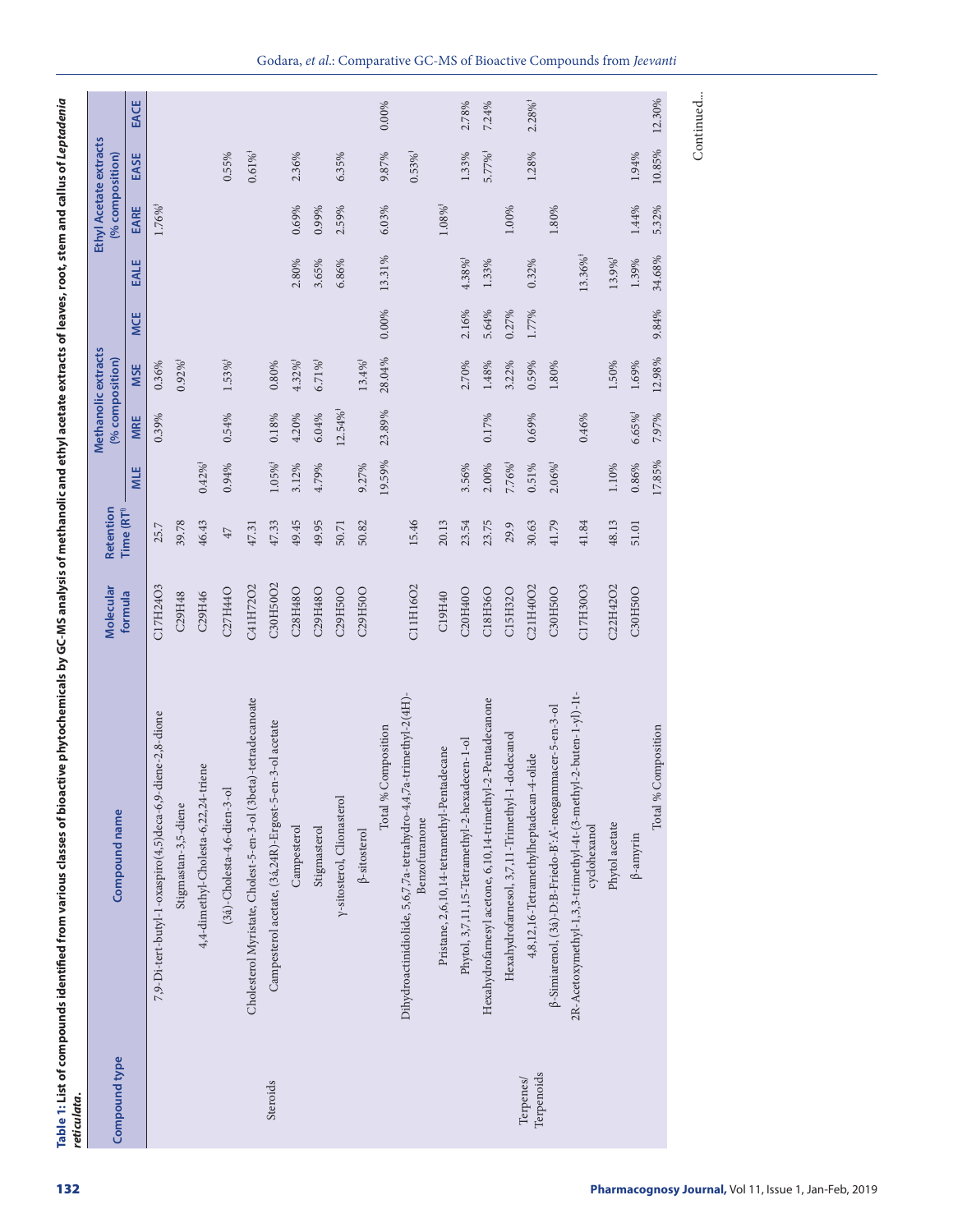| Compound type                   | Compound name                                                                                       | Molecular  | Retention              |                       |                       | Methanolic extracts<br>(% composition) |                       |                       | Ethyl Acetate extracts<br>% composition) |                        |                       |
|---------------------------------|-----------------------------------------------------------------------------------------------------|------------|------------------------|-----------------------|-----------------------|----------------------------------------|-----------------------|-----------------------|------------------------------------------|------------------------|-----------------------|
|                                 |                                                                                                     | formula    | Time (RT <sup>+)</sup> | MLE                   | <b>MRE</b>            | <b>MSE</b>                             | <b>MCE</b>            | EALE                  | EARE                                     | EASE                   | EACE                  |
|                                 | Myristic acid, Tetradecanoic acid                                                                   | C14H28O2   | 22.23                  | 1.36%                 | 1.70%                 | $2.07\%$ <sup>1</sup>                  |                       |                       |                                          |                        |                       |
|                                 | Palmitic acid methyl ester, Hexadecanoic acid methyl ester                                          | C17H34O2   | 22.52                  |                       |                       |                                        | 5.14%                 |                       |                                          | 2.47%                  | $6.61\%$ <sup>†</sup> |
|                                 | Isopropyl myristate                                                                                 | C17H34O2   | 23.37                  |                       |                       |                                        |                       |                       | $1.34\%$ <sup>†</sup>                    |                        |                       |
|                                 | Palmitic acid ethyl ester, Hexadecanoic acid ethyl ester                                            | C18H36O2   | 23.81                  |                       |                       |                                        | 6.70%                 |                       |                                          | 3.17%                  | $8.6\%$ <sup>†</sup>  |
|                                 | Linolenic acid methyl ester, (Z,Z,Z)9,12,15-Octadecatrienoic acid methyl<br>ester                   | C19H32O2   | 25.74                  |                       |                       |                                        | 3.22%                 |                       |                                          |                        | $4.14\%$ <sup>†</sup> |
|                                 | Linolenic acid ethyl ester, Ethyl-9,12,15-octadecatrienoate                                         | C20H34O2   | 26.93                  |                       |                       |                                        | 3.89%                 |                       |                                          |                        | $5\%$ <sup>+</sup>    |
|                                 | Palmitic acid, n-Hexadecanoic acid                                                                  | C16H32O2   | 27.05                  |                       |                       |                                        |                       | $8.44\%^\dagger$      |                                          |                        |                       |
|                                 | Ascorbic acid dipalmitate, Ascorbic acid 2,6-dihexadecanoate                                        | C38H68O8   | 27.28                  | 3.16%                 | 18.66%                | 15.95%                                 | 16.18%                | $1.03\%$              |                                          | $17.55\%$ <sup>†</sup> | 20.78%                |
| Fatty acids and<br>their Esters | Stearic acid, Octadecanoic acid                                                                     | C18H36O2   | 31.43                  | 3.63%                 | $10.5\%$ <sup>†</sup> | 6.56%                                  |                       |                       |                                          |                        |                       |
|                                 | Oxalic acid allyl octadecyl ester                                                                   | C23H42O4   | 34.25                  |                       |                       |                                        | $0.86\%$ <sup>†</sup> |                       |                                          |                        |                       |
|                                 | Arachidic acid, Eicosanoic acid                                                                     | C20H40O2   | 35.32                  | 0.58%                 | $0.87\%$ <sup>†</sup> |                                        |                       |                       |                                          |                        |                       |
|                                 | 2-mono Palmitin, Hexadecanoic acid,<br>hydroxymethyl) ethyl ester<br>2hydroxy1(                     | C19H38O4   | 37.47                  | $0.93\%$ <sup>1</sup> |                       | $0.59\%$                               |                       |                       |                                          |                        |                       |
|                                 | Hexatriacontyl pentafluoropropionate                                                                | C39H73F5O2 | 47.71                  |                       |                       |                                        |                       |                       | $1.49\%$ <sup>†</sup>                    |                        |                       |
|                                 | Tetratriacontyl heptafluorobutyrate                                                                 | C38H69F7O2 | 50.64                  |                       |                       |                                        |                       |                       | $1.04\%^\dagger$                         |                        |                       |
|                                 | 1-Methyl-4-isopropyl-cyclohexyl 2-hydroperfluorobutanoate                                           | C14H20F6O2 | 51.84                  |                       | $7.48\%$ <sup>†</sup> |                                        |                       |                       |                                          |                        |                       |
|                                 | Total % Composition                                                                                 |            |                        | 9.66%                 | 39.21%                | 25.17%                                 | 35.99%                | 9.47%                 | 3.87%                                    | 23.19%                 | 45.13%                |
|                                 | Hexadeca-9-en-1-ol                                                                                  | C16H32O    | 17.16                  |                       |                       |                                        |                       | $0.30\%$              | $1.85\%$ <sup>†</sup>                    |                        |                       |
|                                 | Coniferyl alcohol, 4-(1E)-3-Hydroxy-1-propenyl)-2-methoxyphenol                                     | C10H12O3   | 21.45                  | $0.82\%$ <sup>†</sup> |                       |                                        |                       |                       |                                          |                        |                       |
|                                 | Benzenemethanol, 2-(2-hydroxypropan-2-yl)-4-methoxy-5-methyl phenol                                 | C11H16O3   | 22.03                  |                       |                       | 0.42%                                  |                       | $1.03\%$ <sup>†</sup> |                                          |                        |                       |
|                                 | Montanol                                                                                            | C21H36O4   | 22.14                  | $1.04\%^\dagger$      |                       |                                        |                       |                       |                                          |                        |                       |
|                                 | 2-Hexyl-1-octanol                                                                                   | C14H30O    | 23.71                  |                       | 0.31%                 |                                        | 1.54%                 | 0.53%                 |                                          |                        | $1.98\%$ <sup>†</sup> |
| Phenolic &<br>Alcoholic         | 14-Methyl-8-hexadecyn-1-ol                                                                          | C17H32O    | 26.8                   |                       |                       |                                        | 1.62%                 |                       |                                          |                        | $2.09\%$ <sup>†</sup> |
| compounds                       | Quercitol, 1-deoxy-Inositol                                                                         | C6H12O5    | 28.65                  |                       | $2.26\%$ <sup>†</sup> |                                        |                       |                       |                                          |                        |                       |
|                                 | 2-Methyl-Z,Z-3,13-octadecadienol                                                                    | C19H36O    | 30.86                  |                       | $6.69\%$ <sup>†</sup> | 2.20%                                  |                       |                       |                                          |                        |                       |
|                                 | n-Tetracosanol-1                                                                                    | C24H50O    | 31.64                  |                       |                       |                                        |                       |                       | $5.08\%$ <sup>†</sup>                    |                        |                       |
|                                 | 5-(6-bromodecahydro-2-hydroxy-2,5,5a,8a-tetramethyl-1-naphthalenyl)-3-<br>methylene-1,2-Pentanediol | C20H35BrO3 | 51.95                  |                       |                       |                                        |                       | $1.74\%$ <sup>†</sup> |                                          |                        |                       |
|                                 | Total % Composition                                                                                 |            |                        | 1.86%                 | 9.26%                 | 2.62%                                  | 3.16%                 | 3.60%                 | 6.93%                                    | 0.00%                  | 4.07%                 |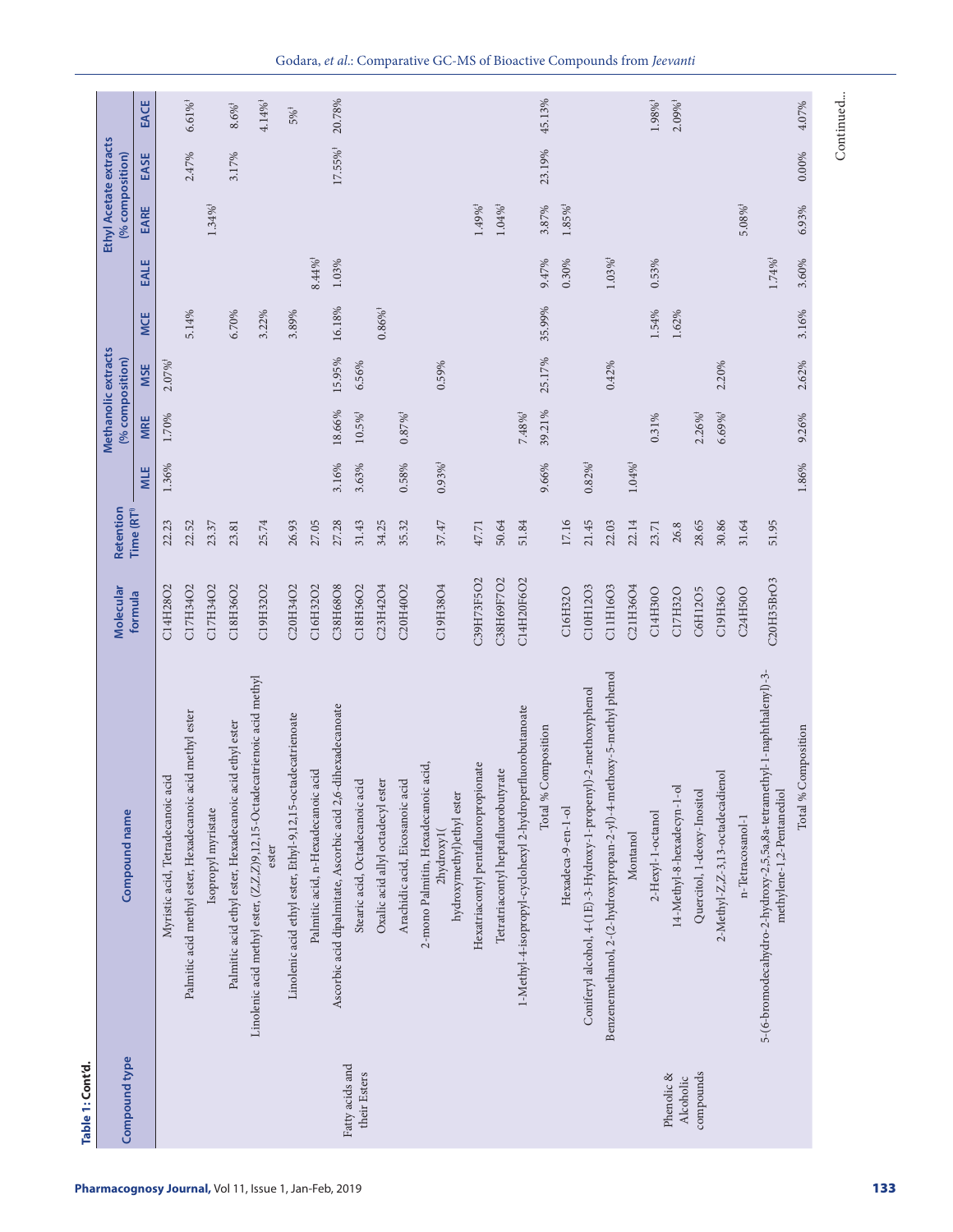| Compound type | Compound name                                                                                | Molecular | Retention              |                        |            | Methanolic extracts<br>(% composition) |                   |             | Ethyl Acetate extracts<br>(% composition) |                       |                       |
|---------------|----------------------------------------------------------------------------------------------|-----------|------------------------|------------------------|------------|----------------------------------------|-------------------|-------------|-------------------------------------------|-----------------------|-----------------------|
|               |                                                                                              | formula   | Time (RT <sup>1)</sup> | <b>MLE</b>             | <b>MRE</b> | <b>MSE</b>                             | <b>MCE</b>        | <b>EALE</b> | EARE                                      | EASE                  | EACE                  |
|               | Pentadecane                                                                                  | C15H32    | 14.58                  |                        |            |                                        | $0.34\%$          |             | $0.83\%$ <sup>†</sup>                     |                       | 0.44%                 |
|               | Hexadecane                                                                                   | C16H34    | 17.36                  |                        |            |                                        |                   |             | $2.14\%$ <sup>†</sup>                     | 0.37%                 |                       |
|               | Heptadecane                                                                                  | C17H36    | 20.02                  |                        |            |                                        |                   |             | $1.38\%$ <sup>†</sup>                     |                       |                       |
|               | 2-Methyl-7-octadecyne                                                                        | C19H36    | 25.61                  |                        |            |                                        | 0.84%             |             |                                           |                       | $1.08\%^\dagger$      |
|               | 10-Methylnonadecane                                                                          | C20H42    | 27.24                  |                        |            |                                        | 1.77%             |             | 0.61%                                     |                       | $2.28\%$ <sup>†</sup> |
|               | $10$ -Heneicosene $\left( c,t\right)$                                                        | C21H42    | 27.27                  |                        | 0.36%      | 0.34%                                  | $0.38\%$          | $0.50\%$    | $8.71\%$ <sup>†</sup>                     |                       | 0.49%                 |
| Hydrocarbons  | 1-Tridecene                                                                                  | C13H26    | 27.38                  | $23.73\%$ <sup>†</sup> |            |                                        |                   |             |                                           |                       |                       |
|               | 2-methyl-Nonadecane, Isoeicosane                                                             | C20H42    | 27.39                  |                        |            |                                        |                   |             | $2\%^{1}$                                 |                       |                       |
|               | 1-(1,5-dimethylhexyl)-4-(4-methylpentyl)-Cyclohexane                                         | C20H40    | 30.55                  |                        |            |                                        | 0.39%             | $0.68\%$    |                                           | $1.45\%$ <sup>†</sup> |                       |
|               | Eicosane                                                                                     | C20H42    | 34.15                  | 1.65%                  | 0.51%      | $1.06\%$                               | $8.04\%^\ddagger$ | 4.51%       | 3.14%                                     | 4.24%                 | 5.68%                 |
|               | 1-Isopropyl-1,4,5-trimethylcyclohexane                                                       | C12H24    | 43.82                  |                        |            | $1.07\%$ <sup>†</sup>                  |                   |             |                                           |                       |                       |
|               | 2-methylhexacosane                                                                           | C27H56    | 46.15                  |                        |            |                                        |                   | $1.41\%$    | 1.96%                                     | $2.23\%$ <sup>†</sup> |                       |
|               | Total % Composition                                                                          |           |                        | 25.38%                 | 0.87%      | 2.47%                                  | 11.76%            | $7.10\%$    | 20.77%                                    | 8.29%                 | 9.97%                 |
|               | Phthalic acid di-isobutyl ester, 1,2-Benzenedicarboxylic acid bis-(2-<br>methylpropyl) ester | C16H22O4  | 21.51                  | 0.24%                  |            |                                        | 1.77%             |             |                                           | 0.74%                 | $2.28\%$ <sup>†</sup> |
|               | Benzyl Benzoate                                                                              | C14H12O2  | 21.82                  |                        |            |                                        |                   |             | $1.1\%^\ddag$                             |                       |                       |
|               | ester<br>Phthalic acid, hept-3-yl isobutyl                                                   | C19H28O4  | 24.48                  |                        |            | 0.32%                                  |                   |             | $4.34\%$ <sup>†</sup>                     |                       |                       |
|               | Dibutyl pthalate                                                                             | C16H22O4  | 26.85                  | $0.30\%$               | 0.78%      | 0.97%                                  | 4.79%             | 0.49%       | $15.42\%$ <sup>†</sup>                    | 3.28%                 | 6.15%                 |
| Esters        | 2,8-Dimethylundecanoic acid methyl ester                                                     | C14H28O2  | 31.74                  | $1.67\%^\ddagger$      |            |                                        |                   |             |                                           |                       |                       |
|               | ) ester<br>Phthalic acid di(2-propylpentyl)                                                  | C24H38O4  | 33.67                  |                        | 1.65%      | $1.09\%$                               | $5.88\%^\dagger$  | 0.49%       | 1.56%                                     | 2.70%                 |                       |
|               | Methyl 8-oxo-17-octadecene-9,11-diynoate                                                     | C19H26O3  | 50.37                  |                        |            | $7.51\%$ <sup>†</sup>                  |                   |             |                                           |                       |                       |
|               | 6-Tetradecanesulfonic acid butyl ester                                                       | C18H38O3S | 51.96                  |                        |            |                                        |                   |             |                                           | $1.76\%$ <sup>†</sup> |                       |
|               | Total % Composition                                                                          |           |                        | 2.21%                  | 2.43%      | 9.89%                                  | 12.44%            | 0.98%       | 22.42%                                    | $8.48\%$              | 8.43%                 |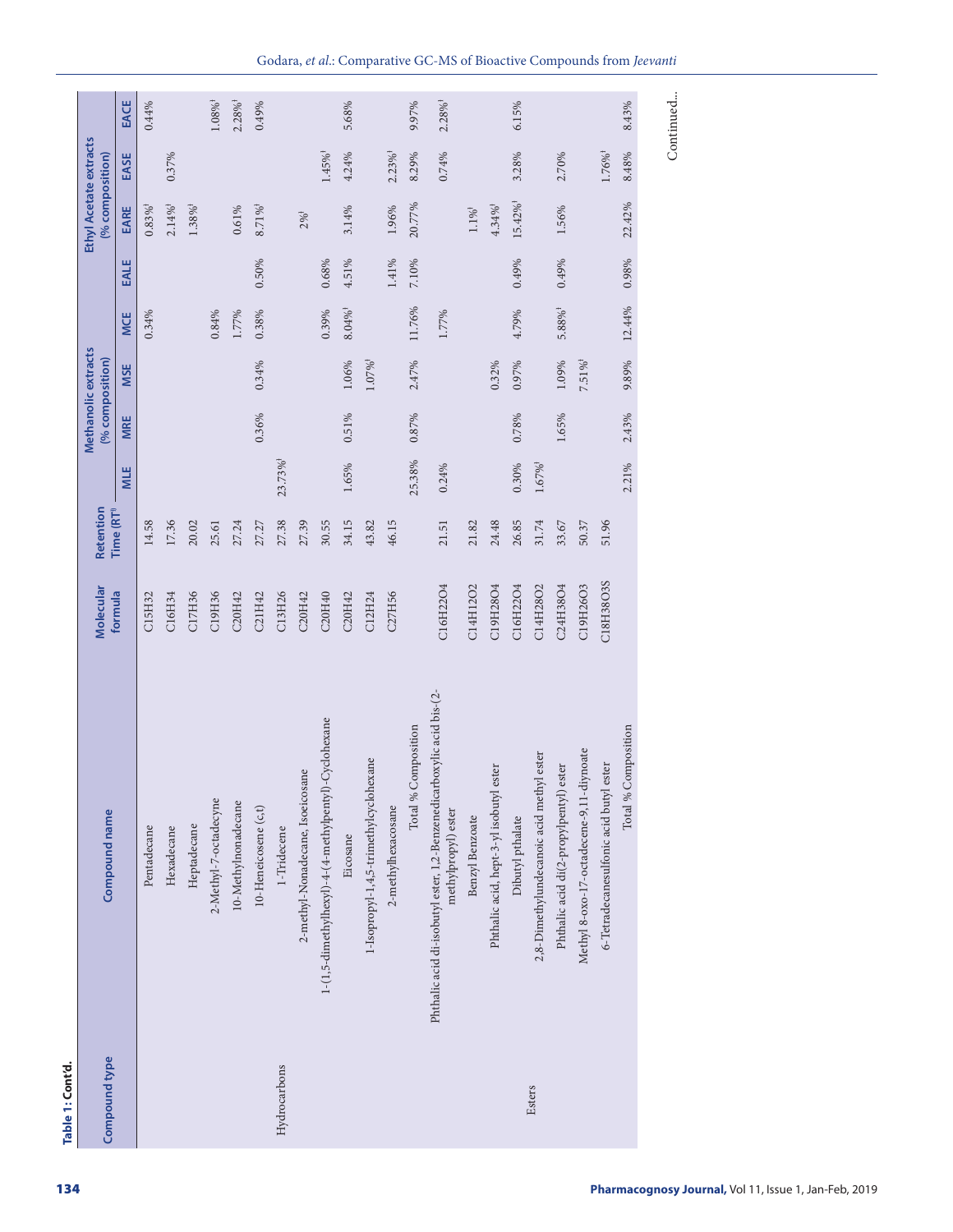|                                        |             |                                                            |                       |                                                       |                              |                                                                       |                  |                            |                                         |                                |                         |                                        |                                                                                              |                                | terpenes/terpenoids. Terpenes and terpenoids have attracted much                                                                                                                                                                                                                                                                                                                                                                                                                                                                                                                                                                                                                                                                                                                                                                                                                                                                                                                                                                                                                                                                                                                                                                                                                                                                                                                                                                                                                                        |
|----------------------------------------|-------------|------------------------------------------------------------|-----------------------|-------------------------------------------------------|------------------------------|-----------------------------------------------------------------------|------------------|----------------------------|-----------------------------------------|--------------------------------|-------------------------|----------------------------------------|----------------------------------------------------------------------------------------------|--------------------------------|---------------------------------------------------------------------------------------------------------------------------------------------------------------------------------------------------------------------------------------------------------------------------------------------------------------------------------------------------------------------------------------------------------------------------------------------------------------------------------------------------------------------------------------------------------------------------------------------------------------------------------------------------------------------------------------------------------------------------------------------------------------------------------------------------------------------------------------------------------------------------------------------------------------------------------------------------------------------------------------------------------------------------------------------------------------------------------------------------------------------------------------------------------------------------------------------------------------------------------------------------------------------------------------------------------------------------------------------------------------------------------------------------------------------------------------------------------------------------------------------------------|
| Compound type                          |             |                                                            |                       |                                                       |                              |                                                                       |                  | Others                     |                                         |                                |                         |                                        |                                                                                              |                                | <b>Terpenes and Terpenoids</b><br>Terpenes and terpenoids were abundantly present in the extracts of<br>L. reticulata and 10 different terpene/terpenoid compounds were found.<br>Amongst all eight extracts, the highest amount of total terpenes/ terpenoids<br>was detected in EALE (34.68%), then in MLE (17.85%), MSE (12.98%),<br>EACE (12.30%), EASE (10.85%), MCE (9.84%), MRE (7.97%) and EARE<br>(5.32%). Overall, both the leaf extracts contained high amount of                                                                                                                                                                                                                                                                                                                                                                                                                                                                                                                                                                                                                                                                                                                                                                                                                                                                                                                                                                                                                            |
| Compound name                          |             | 3-(Dioxolan-2-yl)-1,1-dimethyl-2-phenylpropylhydroxylamine | E-15-Heptadecenal     | (2S,3S)-3,7,4'-Trihydroxy-5-methoxy-6-methylflavanone | S-(2-Benzothiazolyl) cystein | 3-Heptadecenal                                                        | 10-Nonadecanone  | 1-Hexyl-2-nitrocyclohexane | cis, cis, cis-7, 10, 13-Hexadecatrienal | $(Z)$ -14-methyl-8-Hexadecenal | 4-Benzyloxybenzophenone | 4-Propyl-2-hydroxycyclopent-2-en-1-one | 2-Isopropyl-5-methylcyclohexyl 3-(1-(4-chlorophenyl)-3-oxobutyl)-<br>coumarin-4-yl carbonate | Composition<br>Total $\%$ $\,$ | and EARE (2.59%). $\gamma$ -sitosterol shows anticancerous, <sup>35</sup> hepatoprotective,<br>anti-hyperglycemic activity and may act as a potential antidiabetic<br>drug. <sup>36,37</sup> The Presence of Campesterol is detected in <i>L. reticulata</i> for the<br>first time in this study. It was found in MRE (12.54%), EALE (6.86%),<br>EASE (6.35%) and EARE (2.59%). Campesterol is a cholesterol absorption<br>reducing agent and shows anticancer and antioxidant activities. <sup>38</sup><br>β-sitosterol and Campesterol are also used as biomarkers for cancer<br>prevention. <sup>28</sup> Cholesterol Myristate or Cholest-5-en-3-ol(3beta)-tetra-<br>decanoate is a cholesterol fatty acid ester and detected in ethyl acetate<br>stem extract (0.61%). Cholesterol Myristate is helpful in brain disease<br>therapies, stem-cell transplantation, bone-marrow transplantation,<br>treatment of bone diseases such as osteoporosis and chemotherapy. <sup>39,40</sup><br>7,9-Di-tert-butyl-1-oxaspiro(4,5)deca-6,9-diene-2,8-dione is a steroidal<br>anti-mineralocorticoid and it was found in ethyl acetate root extract<br>(1.76%) and traces were found in MRE and MSE. Some other steroidal<br>compounds detected in extracts of L. reticulata were Cholesta-4,6-dien-<br>3-ol (0.54-1.53%), Campesterol acetate (Ergost-5-en-3-ol acetate) in<br>MLE (1.05%) and MSE (0.80%), 4,4-dimethyl-Cholesta-6,22,24-triene<br>in MSE (0.92%) and Stigmastan-3,5-diene in MLE (0.42%). |
| Molecular<br>formula                   |             | C14H21NO3                                                  | C17H32O               | C17H16O6                                              | C10H10N2O2S2                 | $\mathsf{C}^{}_{\mathsf{I}_7}\!\mathsf{H}^{}_{\mathsf{32}}\mathsf{O}$ | C19H38O          | C12H23NO2                  | C16H26O                                 | C17H32O                        | C20H16O2                | C5H6O2                                 | C30H33ClO6                                                                                   |                                | various biological activities like immunomodulatory, antioxidative,<br>hepatoprotective activity <sup>33</sup> and used in the treatment of benign prostatic<br>hyperplasia. <sup>34</sup> $\beta$ -sitosterol shows antiviral effect against Hepatitis B Virus,<br>HIV virus and tobacco mosaic virus (TMV). <sup>33</sup><br>First time reported from $L$ . <i>reticulata</i> in this study, $\gamma$ -sitosterol or<br>Clionasterol was found in MSE (12.54%), EALE (6.86%), EASE (6.35%)                                                                                                                                                                                                                                                                                                                                                                                                                                                                                                                                                                                                                                                                                                                                                                                                                                                                                                                                                                                                            |
| Retention<br>Time (RT <sup>1)</sup>    |             | 4.44                                                       | 22.44                 | 25.79                                                 | 25.84                        | 25.55                                                                 | 29.11            | 29.7                       | 30.98                                   | 30.99                          | 36.55                   | 44.1                                   | 49.95                                                                                        |                                | activity against multidrug resistant mycobacteria. <sup>32</sup> $\beta$ -sitosterol was<br>found in good quantities in methanolic stem (13.40%) and root extracts<br>(9.27%). It was absent in all ethyl acetate extracts. $\beta$ -sitosterol shows                                                                                                                                                                                                                                                                                                                                                                                                                                                                                                                                                                                                                                                                                                                                                                                                                                                                                                                                                                                                                                                                                                                                                                                                                                                   |
|                                        | <b>MLE</b>  |                                                            |                       |                                                       | $0.52\%$ <sup>†</sup>        |                                                                       |                  | 0.31%                      | $3.9\%$ <sup>†</sup>                    |                                | 0.52%                   | 0.69%                                  | 0.42%                                                                                        | 6.36%                          | thyroid inhibitory, antiperoxidative, hypoglycemic, <sup>30</sup> antihepatotoxic,<br>anti-inflammatory, antinociceptive, antiviral, cancer-preventive activities<br>and sedative effects. <sup>31</sup> It is a strong antioxidant and shows antibacterial                                                                                                                                                                                                                                                                                                                                                                                                                                                                                                                                                                                                                                                                                                                                                                                                                                                                                                                                                                                                                                                                                                                                                                                                                                             |
|                                        | MRE         |                                                            |                       |                                                       |                              |                                                                       |                  |                            |                                         |                                | 0.98%                   | $1\%^{\ddagger}$                       | 0.21%                                                                                        | 2.19%                          | (6.71%), MRE (6.04%), MLE (4.79%), EALE (3.65%) and EARE (0.99%).<br>Stigmasterol is an unsaturated phytosterol and has various medicinally<br>important properties like cholesterol-lowering, anti-osteoarthritic, <sup>29</sup>                                                                                                                                                                                                                                                                                                                                                                                                                                                                                                                                                                                                                                                                                                                                                                                                                                                                                                                                                                                                                                                                                                                                                                                                                                                                       |
| Methanolic extracts<br>(% composition) | <b>MSE</b>  |                                                            | 0.47%                 | $1.11\%^\dagger$                                      |                              |                                                                       |                  |                            |                                         |                                | 1.11%                   |                                        | 0.69%                                                                                        | 3.38%                          | Phytosterols have antifungal, antibacterial, antiulcerative, antitumoral,<br>anti-inflammatory, anti-cancerous and anti-atherogenic activities. <sup>25-28</sup><br>Stigmasterol was present in all plant parts but it was found absent in ethyl<br>acetate stem extract and both the callus extracts. It was found in MSE                                                                                                                                                                                                                                                                                                                                                                                                                                                                                                                                                                                                                                                                                                                                                                                                                                                                                                                                                                                                                                                                                                                                                                              |
|                                        | <b>MCE</b>  |                                                            |                       |                                                       |                              |                                                                       |                  | 0.45%                      | 0.69%                                   |                                |                         |                                        |                                                                                              | 1.14%                          | were surprisingly absent in both the callus extracts. Phytosterols were<br>extracted in higher amounts in methanolic extracts. Phytosterols are<br>very well known for their blood cholesterol lowering activity. <sup>25</sup>                                                                                                                                                                                                                                                                                                                                                                                                                                                                                                                                                                                                                                                                                                                                                                                                                                                                                                                                                                                                                                                                                                                                                                                                                                                                         |
|                                        | <b>EALE</b> |                                                            |                       |                                                       |                              |                                                                       |                  |                            |                                         |                                | $1.76\%$ <sup>†</sup>   |                                        |                                                                                              | 1.76%                          | Amongst all eight extracts highest amount of total steroidal content was<br>detected in MSE (28.04%) followed by MRE (23.89%), MLE (19.59%),<br>EALE (13.31%), EASE (9.87%) and EARE (6.03%). Steroidal compounds                                                                                                                                                                                                                                                                                                                                                                                                                                                                                                                                                                                                                                                                                                                                                                                                                                                                                                                                                                                                                                                                                                                                                                                                                                                                                       |
| (% composition)                        | EARE        | $0.94\%$ <sup>†</sup>                                      | $5.28\%$ <sup>†</sup> |                                                       |                              |                                                                       | $1.06\%^\dagger$ |                            |                                         | $1.33\%$ <sup>†</sup>          |                         |                                        |                                                                                              | 8.61%                          | <b>Steroids</b><br>Steroids were present in different plant part extracts of L. reticulata<br>in abundance and a total of 10 steroidal compounds were detected.                                                                                                                                                                                                                                                                                                                                                                                                                                                                                                                                                                                                                                                                                                                                                                                                                                                                                                                                                                                                                                                                                                                                                                                                                                                                                                                                         |
| Ethyl Acetate extracts                 | EASE        |                                                            |                       |                                                       |                              | $1.72\%$ <sup>†</sup>                                                 |                  | $0.87\%^\dagger$           |                                         |                                | 0.65%                   | 0.87%                                  | $3.89\%$ <sup>†</sup>                                                                        | 8.00%                          | biological activity and uses of some important first time reported phyto-<br>chemical compounds have been summarized in Table 2.                                                                                                                                                                                                                                                                                                                                                                                                                                                                                                                                                                                                                                                                                                                                                                                                                                                                                                                                                                                                                                                                                                                                                                                                                                                                                                                                                                        |
|                                        | EACE        |                                                            |                       |                                                       |                              |                                                                       |                  | 0.57%                      | 0.88%                                   |                                |                         |                                        |                                                                                              | 1.45%                          | compound (2S,3S)-3,7,4'-Trihydroxy-5-methoxy-6-methylflavanone)<br>and some other compounds like Heptadecane, Pentadecane, Hexadecane,<br>E-15-Heptadecenal and S-(2-Benzothiazolyl) cysteine. The details of                                                                                                                                                                                                                                                                                                                                                                                                                                                                                                                                                                                                                                                                                                                                                                                                                                                                                                                                                                                                                                                                                                                                                                                                                                                                                           |

### *Steroids*

#### *Terpenes and Terpenoids*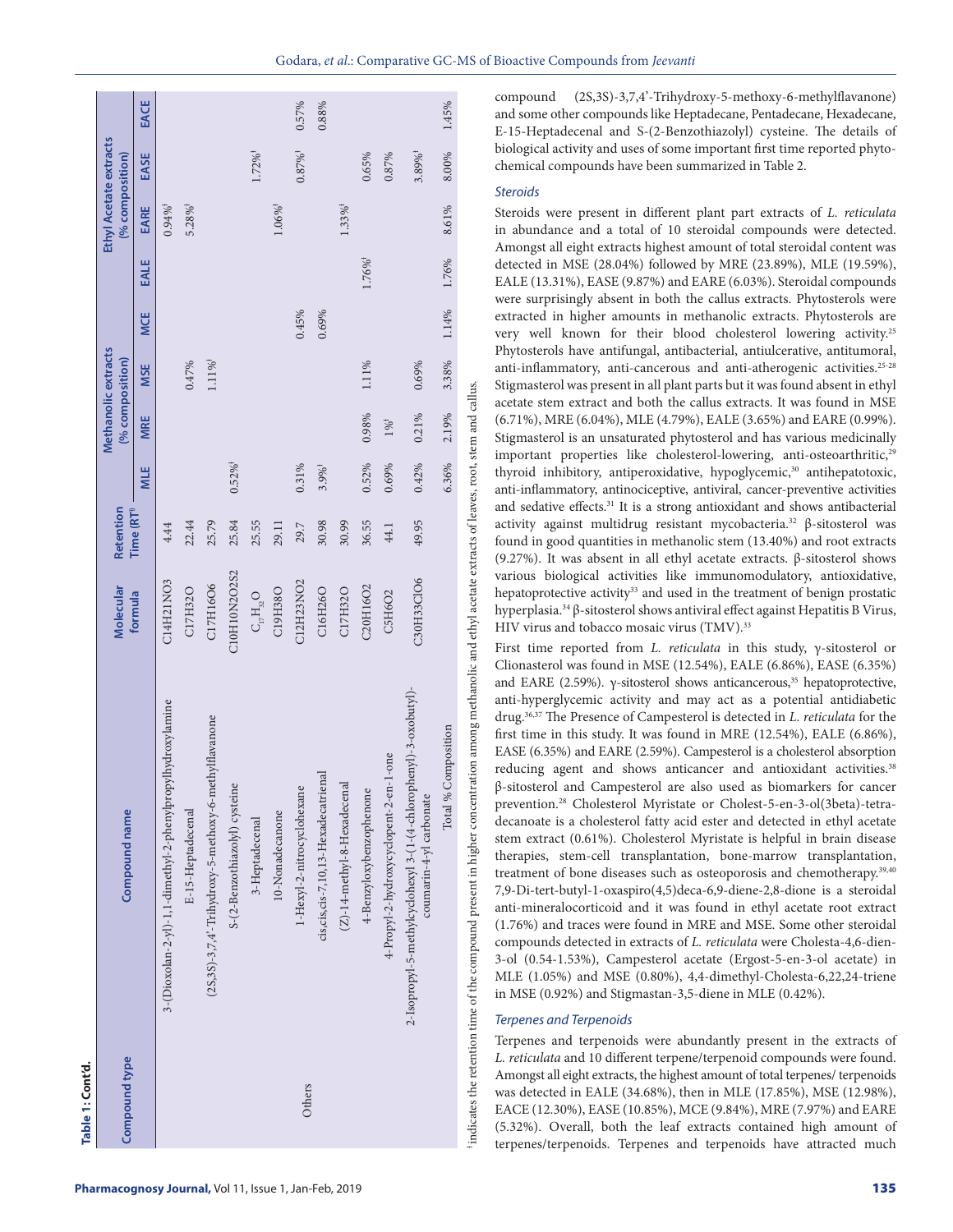| Plant part/<br>Lf, Rt, St<br>$\mathbf{L} \mathbf{f}, \mathbf{R} \mathbf{t}, \mathbf{S} \mathbf{t}$<br>callus<br>$\mathfrak{S}$<br>Compound<br>Class of<br>Steroid<br>Steroid<br>Steroid<br>Stigmastan-3,5-diene<br><b>Compound Name</b><br>Campesterol<br>y-sitosterol<br>S.No.<br>$\mathcal{L}$<br>$\mathfrak{S}$<br>$\overline{ }$ | Biological activity/use                                                                                                                                                                                                                                                              |
|--------------------------------------------------------------------------------------------------------------------------------------------------------------------------------------------------------------------------------------------------------------------------------------------------------------------------------------|--------------------------------------------------------------------------------------------------------------------------------------------------------------------------------------------------------------------------------------------------------------------------------------|
|                                                                                                                                                                                                                                                                                                                                      |                                                                                                                                                                                                                                                                                      |
|                                                                                                                                                                                                                                                                                                                                      | Anticancerous, hepatoprotective, antihyperglycemic activity, antidiabetic drug <sup>35-37</sup>                                                                                                                                                                                      |
|                                                                                                                                                                                                                                                                                                                                      | Anticancer, antioxidant, hypocholesterolemic <sup>38</sup>                                                                                                                                                                                                                           |
|                                                                                                                                                                                                                                                                                                                                      | No activity reported                                                                                                                                                                                                                                                                 |
| St<br>Steroid<br>Cholesterol Myristate, Cholest-5-en-3-ol (3beta)-tetradecanoate<br>4                                                                                                                                                                                                                                                | Brain and bone diseases (osteoporosis) therapies, stem-cell & bone-marrow<br>transplantation, chemotherapy. <sup>39,40</sup>                                                                                                                                                         |
| $\mathop{\rm Lf}\nolimits$ Rt<br>Terpenoid<br>2R-Acetoxymethyl-1,3,3-trimethyl-4t-(3-methyl-2-buten-1-yl)-1t-<br>cyclohexanol<br>$\overline{5}$                                                                                                                                                                                      | Anticancer, antiinflammatory54,55                                                                                                                                                                                                                                                    |
| $\mathfrak{S}\mathfrak{t}$<br>Terpene<br>Pristane, 2,6,10,14-tetramethyl-Pentadecane<br>$\circ$                                                                                                                                                                                                                                      | Antiinflamatory, anti-leishmanial activity, used in human uveitis, diffuse pulmonary<br>hemorrhage (DPH)56,57                                                                                                                                                                        |
| Lf, Rt, St, Ca<br>Terpenoid<br>Hexahydrofarnesol<br>$\mathord{\sim}$                                                                                                                                                                                                                                                                 | Squalene synthatase inhibitor, anti-hyperlipidemic, anti-atherosclerotic <sup>53</sup>                                                                                                                                                                                               |
| Lf, Rt, St<br>Fatty acid<br>Stearic acid, Octadecanoic acid<br>$\infty$                                                                                                                                                                                                                                                              | Antibacterial and antifungal <sup>65</sup>                                                                                                                                                                                                                                           |
| Lf, Rt, St, Ca<br>compound<br>Vitamin C<br>Fatty acid<br>Ascorbic acid dipalmitate, Ascorbic acid 2,6-dihexadecanoate<br>$\circ$                                                                                                                                                                                                     | Antioxidant, cardio protective, cancer preventive, anti-infertility agent71-72                                                                                                                                                                                                       |
| Ca<br>Fatty acid<br>ester<br>Linolenic acid methyl ester, (Z,Z,Z)9,12,15-Octadecatrienoic acid methyl<br>ester<br>$10\,$                                                                                                                                                                                                             | Antibacterial, anticandidal, antiinflammatory, hypocholesterolemic, cancer preventive,<br>hepatoprotective, nematicide, insectifuge antihistaminic, antiarthritic, antio<br>conary, antieczemic, antiacne, 5-Alpha reductase inhibitor and antia<br>ndrogenic activities. $\rm ^{2}$ |
| $\mathop{\rm Lf}\nolimits$ Rt<br>Fatty acid<br>Arachidic acid, Eicosanoic acid<br>$\Box$                                                                                                                                                                                                                                             | Improves lipid transport and lipid metabolism, anti-mutagenic properties <sup>75</sup>                                                                                                                                                                                               |
| $\mathop{\rm If}\nolimits$<br>Alcohol<br>Coniferyl alcohol<br>$\overline{12}$                                                                                                                                                                                                                                                        | Antioxidant, antiprostaglandin, antiaggregant, fungicide, antiradicular and pesticidal<br>activity <sup>38</sup>                                                                                                                                                                     |
| Root<br>Alcohol<br>Quercitol, 1-deoxy-Inositol<br>$13$                                                                                                                                                                                                                                                                               | Drought stress tolerance as osmolyte in plants, can be used in production of antidiabetic<br>$\rm{drug}s^{\rm{79,85}}$                                                                                                                                                               |
| $\rm Rt$<br>Alcohol<br>n-Tetracosanol-1<br>14                                                                                                                                                                                                                                                                                        | Antimutagenic, antibacterial activity, lowers cholesterol, enhancing immune functions,<br>platelet aggregation and endothelial cell damage. <sup>68,75,76</sup>                                                                                                                      |
| $\mathbb H$<br>compound<br>Cystiene<br>S-(2-Benzothiazolyl) cysteine<br>15                                                                                                                                                                                                                                                           | No activity reported                                                                                                                                                                                                                                                                 |
| $\mathfrak{S}\mathfrak{t}$<br>Flavanoidal<br>compound<br>(2S,3S)-3,7,4'-Trihydroxy-5-methoxy-6-methylflavanone<br>16                                                                                                                                                                                                                 | No activity reported                                                                                                                                                                                                                                                                 |
| Lf, Rt, St<br>Coumarin<br>compound<br>oxobutyl)-<br>2-Isopropyl-5-methylcyclohexyl 3-(1-(4-chlorophenyl)-3-<br>coumarin-4-yl carbonate<br>$1\,$                                                                                                                                                                                      | No activity reported                                                                                                                                                                                                                                                                 |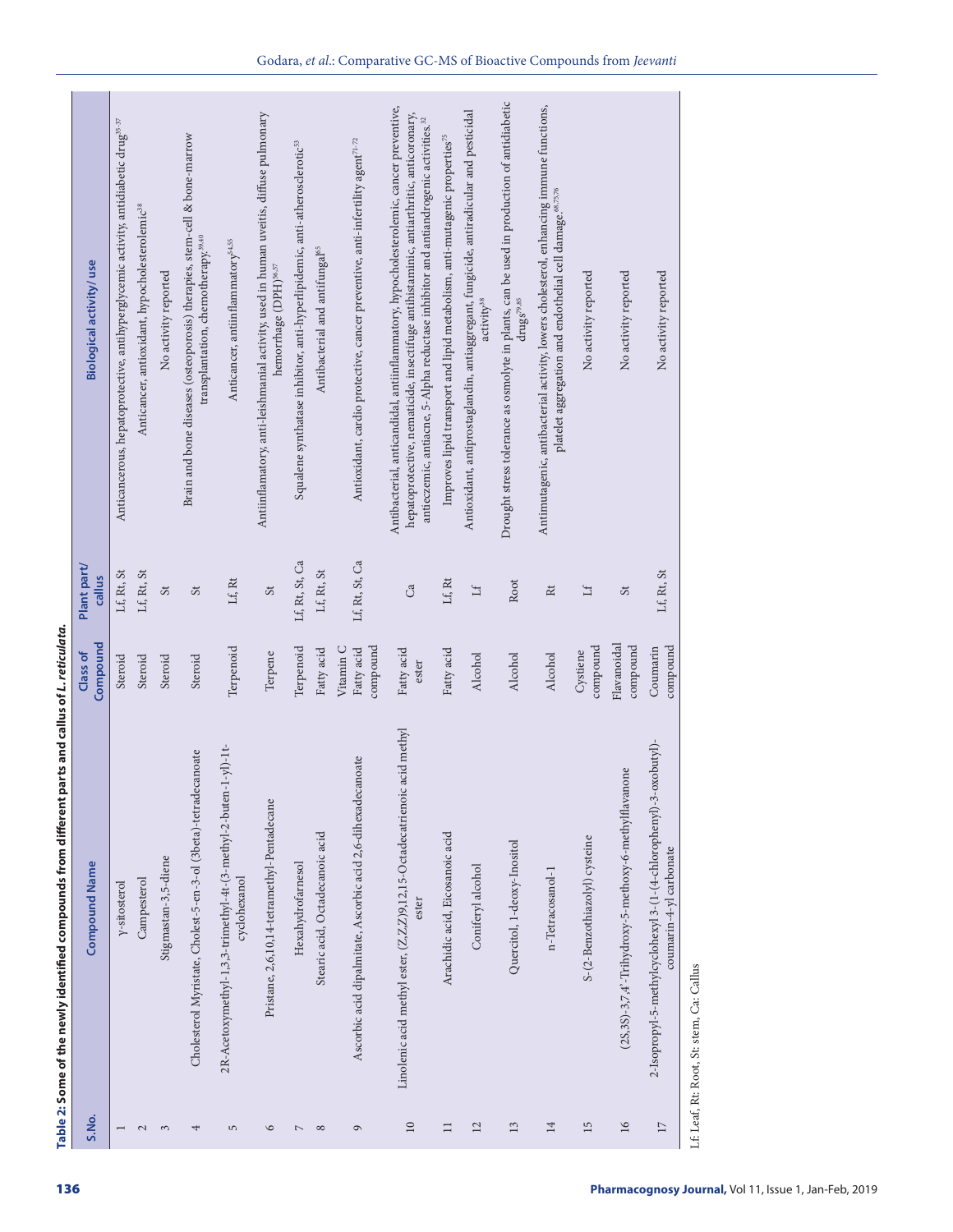attention because of their important physiological and ecological roles and as defense compounds.41 They show biological activities like antioxidant,<sup>42</sup> hepato-protective,<sup>43</sup> and cholinesterase inhibitors.<sup>44</sup> β-amyrin was found in all plant part extracts (0.86-6.65%) except for both callus extracts and highest amount was present in MRE (6.65%). It is a pentacyclic triterpenol and have been reported for antioxidant, anti-apoptic, anti-inflammatory and anti-fibrotic activities.<sup>45,46</sup> β-simiarenol was found in MLE (2.06%), MSE (1.80%), EARE (1.80%) and it was absent in callus extracts. It is a triterpenoid and showed *in vitro* leishmanicidal activity against *Leishmania donovani promastigotes*. 47 Phytol was found in all extracts of EALE (4.38%), MLE (3.56%), EACE (2.78%), MSE (2.70%), MCE (2.16%) and EASE (1.33%) except for both the root extracts. Phytol is an important acyclic monounsaturated diterpene alcohol with various biological properties like anti-inflammatory,<sup>48</sup> anti-cancer,<sup>49</sup> antioxidant,<sup>50</sup> diuretic, anti-allergic, immunostimulant, anti-trypanosomal, cholesterol lowering, antimicrobial activity against *Mycobacterium tuberculosis* and *Staphylococcus aureus* and used in antischistosomal therapy.51 Phytol acetate was found in highest amount in EALE (13.90%), then MST (1.50%) and MLE (1.10%). It was found absent in root and callus extracts. Phytol acetate is also an acyclic diterpene alcohol and shows anti-inflammatory, anti-leishmanial activity.52 Hexahydrofarnesol or 3,7,11-trimethyl-1-dodecanol was found in highest amount in MLE (7.76%), MSE (3.22%), EARE (1.00%) and traces were found in MCE. Hexahydrofarnesol is a sesquiterpenoid and acts as a squalene synthatase inhibitor which makes it an anti-hyperlipidemic and anti-atherosclerotic agent.53 2R-Acetoxymethyl-1,3,3-trimethyl-4t-(3-methyl-2-buten-1-yl)- 1t-cyclohexanol was present in highest amount in EALE (13.36%) and traces in MRE. It is a sesquiterpenoid and acts as an anticancer<sup>54</sup> and potent anti-inflammatory agent.<sup>55</sup> Pristane or 2,6,10,14-tetramethyl-Pentadecane was found only in EARE (1.08%). Pristane shows antiinflammatory activity and also has therapeutic uses in leishmania disese, human uveitis and diffuse pulmonary hemorrhage.<sup>56,57</sup> Dihydroactinidiolide or 5,6,7,7a-tetrahydro-4,4,7a-trimethyl-2(4H)-benzofuranone was present in EASE (0.53%). It is a monoterpenoid essential oil and it shows analgesic, antidiabetic, antibacterial and antifungal activities.<sup>32</sup> Hexahydrofarnesyl acetone or 6,10,14-trimethyl-2-Pentadecanone is an isoprenoid ketone essential oil and it was found in highest amount in EACE (7.24%), EASE (5.77%), MCE (5.64%), MLE (2.00%), MSE (1.48%) and EALE (1.33%). It was found in traces in both the root extracts. The 4,8,12,16-Tetramethylheptadecan-4-olide is an isoprenoid γ-lactone, it was found in all extracts except for EARE. The highest amount was present in both callus extracts EACE (2.28%), MCE (1.77%) and EASE (1.28%).

#### *Fatty Acids and their Esters*

Fatty acids and their esters were present in abundance in different extracts of *L. reticulata* and 15 major different fatty acid compounds were found. The highest amount of total fatty acid and their ester compounds was found in EACE (45.13%), MRE (39.21%), MCE (35.99%) followed by MSE (25.17%), EASE (23.19%), MLE (9.66%), EALE (9.47%) and EARE (3.87%). Fatty acids are widely used as inactive ingredients (excipients) in drug preparations, cosmetics, fat emulsions, liposomes and also show antibacterial activity.58,59 Palmitic acid or n-Hexadecanoic acid was found in MLE (8.44%). It is a saturated fatty acid that has anti-androgenic, antifibrinolytic, hemolytic 5-alpha reductase inhibitor, antioxidant, hypo-cholesterolemic,<sup>60</sup> anti-inflammatory, phospholipase inhibitor,<sup>61</sup> anti-cancerous,<sup>62</sup> antimicrobial, nematicide and mosquito larvicidal properties.<sup>63-65</sup> Myristic acid and Stearic acid are saturated fatty acids and were detected in significant amounts only in methanolic leaf, stem and root extracts. Myristic acid or Tetradecanoic acid was found in MSE (2.07%), MRE (1.70%) and MLE (1.36%). Myristic acid shows positive effects on HDL cholesterol and hence improving

HDL to total cholesterol ratio.<sup>66</sup> It shows antioxidant, cancer preventive,<sup>63</sup> antibacterial, antifungal,<sup>65</sup> larvicidal, nematicide and repellent activity.<sup>63,67</sup> Stearic acid or octadecanoic acid was found in MRE (10.50%) and MLE (3.63%) and it shows antimicrobial activity.65 Palmitic acid methyl ester or Hexadecanoic acid methyl ester was found in EACE (6.61%), MCE (5.14%) and EASE (2.47%). It is a saturated fatty acid and shows antioxidant, antitumor, immunostimulant, chemopreventive and lipoxygenase inhibitory,32,68 antimicrobial activity and it is a potent mosquito larvicide.69,70 Similarly, Palmitic acid, ethyl ester or Hexadecanoic acid ethyl ester was found in EACE (8.60%), MCE (6.70%) and EASE (3.17%). It has antioxidant, hemolytic, anti-androgenic, nematicide and pesticidal activities and also acts as 5-alpha reductase inhibitor.<sup>60</sup> Vitamin C compound l-(+)-Ascorbic acid 2,6-dihexadecanoate was found in abundance in EACE (20.78%), MRE (18.66%), EASE (17.55%), MCE (16.18%). This shows potential antimicrobial, anti-cancerous<sup>71</sup> and antioxidant activity.<sup>72</sup> Linolenic acid methyl ester and Linolenic acid ethyl esters are polyunsaturated fatty acid esters and are present in good quantities only in both methanolic and ethyl acetate callus extracts. Linolenic acid ethyl ester or Ethyl-9,12,15-octadecatrienoate was found in EACE (5.00%) and MCE (3.89%). Linolenic acid ethyl ester act as acetylcholinesterase (AChE) inhibitor and can be used in neurodegenerative disorders treatment.<sup>73,74</sup> Linolenic acid methyl ester or (Z, Z, Z) 9,12,15-Octadecatrienoic acid methyl ester was found in EACE (4.14%) and MCE (3.22%). It shows antibacterial, anticandidal, antiinflammatory, hypocholesterolemic, cancer preventive, hepatoprotective, nematicide, insectifuge, antihistaminic, antiarthritic, anticoronary, antieczemic, antiacne, 5-Alpha reductase inhibitor and antiandrogenic activities.<sup>32</sup> Arachidic acid or Eicosanoic acid was found in MLE (0.58%) and MRE (0.87%). It is a saturated fatty acid involved in natural biological processes of transport and metabolism of lipids and shows anti-mutagenic properties.75 Overall, Fatty acids were present in abundance in callus extracts.

#### *Alcoholic and Phenolic Compounds*

There were 10 significant alcoholic and phenolic compounds identified in the extracts of both solvents. The highest amount of alcoholic compounds was found in root extracts of MRE (9.26%) then in EARE (6.93%), EACE (4.07%), EALE (3.60%) and MCE (3.16%). Stem and leaf extracts contained lower amounts of alcoholic compounds. Phenolic compounds found in *L. reticulata* extracts were Coniferyl alcohol and 2-(2-hydroxypropan-2-yl)-4-methoxy-5-methyl phenol. Coniferyl alcohol was present in MLE (0.82%) and it has been reported to show antioxidant, antiprostaglandin, antiaggregant, fungicide, antiradicular and pesticidal activity.<sup>38</sup> The presence of another important alcoholic compound detected in EARE (5.08%) was n-Tetracosanol-1. It is a fatty acid derivative of lignoceric acid and it shows antimutagenic<sup>75</sup> and antibacterial activity.68 n-Tetracosanol-1 is one of the constituents of policosanol which modifies several cardiovascular disease risk factors by reducing LDL oxidation, platelet aggregation and endothelial cell damage.76 2-Methyl-Z,Z-3,13-octadecadienol was present in MRE (6.69%) and MSE (2.20%), it shows anticancer activity and increases zinc bioavailability.77 Trans-9-hexadecen-1-ol was found in EARE (1.85%) and traces in EALE (0.30%), it shows anti-inflammatory and anticancer activity.78 Quercitol or 1-deoxy Inositol is a cyclic polyalcohol found in MRE (2.26%) which works as a powerful osmolyte and helps in drought stress tolerance in plants.79

#### *Hydrocarbons*

12 different hydrocarbon compounds were detected in different extracts of *L. reticulata*. The highest amount of hydrocarbons was present in MLE (25.38%), followed by EARE (20.77%), MCE (11.76%), EACE (9.97%), EASE (8.29%), EALE (7.10%), MSE (2.47%) and traces were found in MRE. Different hydrocarbons were present in varying amounts in different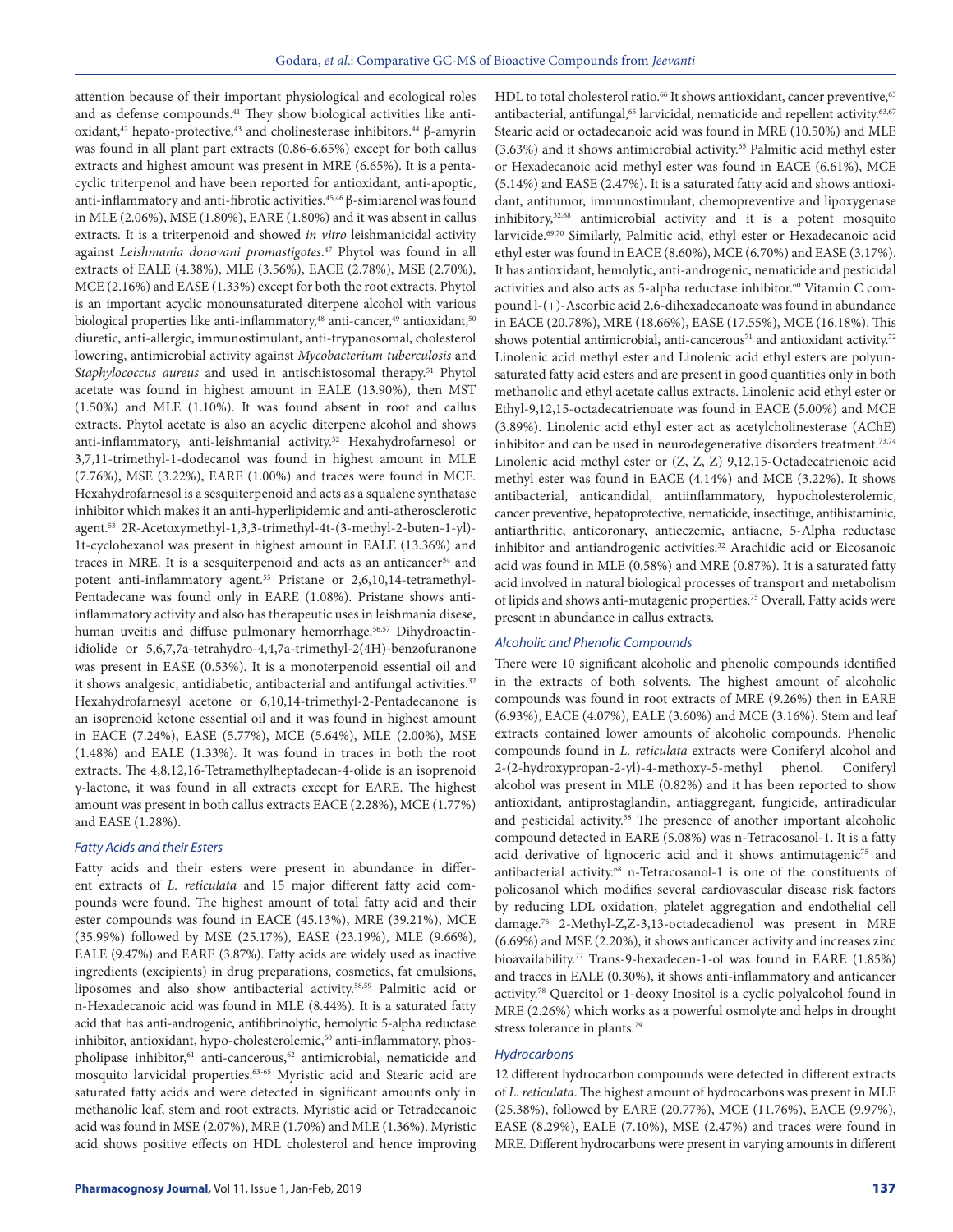extracts such as Pentadecane was found in traces in EARE (0.83%), EACE (0.44%) and MCE (0.34%). Pentadecane exhibited antimicrobial activity against *Leishmania infantum Promastigotes* and *Amastigotes* parasites, antifungal activity against *Fusarium oxysporum* and antioxidant activity.68,80,81 In addition, Hexadecane was present in EARE (2.14%) and EASE (0.37%). Hexadecane shows antimicrobial and antioxidant activity.<sup>68</sup> Another hydrocarbon Eicosane was present in all eight extracts with highest amounts in MCE (8.04%) followed by EACE (5.68%), EALE (4.51%), EASE (4.24%) and EARE (3.14%). Eicosane shows antibacterial activity and also used in petrochemical industry.67 10-Heneicosene (c,t) was found in traces in all the extracts except MLE and EASE, with highest amount in EARE (8.71%). It can be used as aggregation pheromone for diptera.82 Heptadecane was found in EARE (1.38%) that shows antiinflamatory, antimicrobial activities.<sup>68,83</sup>

#### *Esters*

A total of 8 ester compounds other than fatty acid esters were also detected and identified in varying composition in different extracts of EARE (22.42%), MCE (12.44%), MSE (9.89%), EASE (8.48%), EACE (8.43%), MRE (2.43%), MLE (2.21%) and EALE (0.98%). Among the detected fatty acid esters, Linolenic acid ethyl ester is used in the treatment of neurodegenerative disorders,73,74 and Linolenic acid methyl ester has shown properties like antimicrobial, nematicide, antihistaminic, antiinflammatory, anticancer, antiarthritic, anticoronary, hepatoprotective, antieczemic, antiacne and antiandrogenic activities.<sup>32</sup>

#### *Other Compounds*

Some other compounds of interest were found in different extracts like E-15-Heptadecenal was present in significant amounts in EARE (5.28%) and it shows antibacterial<sup>84</sup> and antioxidant activity.<sup>68</sup> EARE contained Isopropyl myristate (1.34%) used in cosmetic and topical medicinal preparations and also shows antioxidant and antibacterial activity.68 A coumarin compound 2-Isopropyl-5-methylcyclohexyl 3-(1-(4-chlorophenyl)-3-oxobutyl)-coumarin-4-ylcarbonate was found in EASE (3.89%). MSE contained a flavanoidal compound (2S,3S)-3,7,4'- Trihydroxy-5-methoxy-6-methylflavanone (1.11%). Another compound of interest found in MLE was S-(2-Benzothiazolyl) cysteine.

# **CONCLUSION**

*Leptadenia reticulata* (*Jeevanti*) is a traditional medicinal plant and found to be a rich source of bioactive phytochemicals possessing various biological activities. This study presented a comprehensive analysis of leaf, stem, root and callus extracts in methanol and ethyl acetate. The outcome of GC-MS analysis of this study, presented a detailed comparison of various classes of bioactive phytochemicals identified from different plant parts and callus. A comparative analysis of total 77 different bioactive compounds have been done and further discussed in details on the basis of potential biological role as well as medicinal importance. The present study has first time reported some potential bioactive phytochemicals in *L. reticulata* that includes γ-sitosterol**,** Campesterol, Pristane, Hexahydrofarnesol, Stearic acid, Arachidic acid**,** Coniferyl alcohol, n-Tetracosanol-1, Ascorbic acid 2,6-dihexadecanoate, (2S,3S)- 3,7,4'-Trihydroxy-5-methoxy-6-methylflavanone etc. As the medicinal value of similar bioactive components in other plant extracts are already proved, no wonder if these phytochemicals in *L. reticulata* may also have equal efficacy. It could be concluded that all eight extracts of *L. reticulata*  contain significant abundance of various bioactive compounds from the various categories of bioactive compounds such as steroids, terpenes, fatty acids and their esters, alcoholic and phenolic compounds, hydrocarbons etc. The GC-MS analysis particularly of callus extracts showed high accumulation of fatty acids which was not generally seen in leaves that were used as explant. Further, this study may provide future

prospects for isolation, biological and medicinal characterization of some more compounds from this plant.

# **ACKNOWLEDGEMENT**

The authors express deepest sense of gratitude to Late Dr. D. V. Rao, Associate Professor, Department of Botany, University of Rajasthan, Jaipur whose blessings at every step have inspired to accomplish this work. Authors thank Arun Devana, USIC department, University of Rajasthan for providing access to GC-MS facility and helping in data acquisition. Authors acknowledge Central Instrumentation Facility at Department of Botany, University of Rajasthan, Jaipur.

# **FINANCIAL SUPPORT**

This research was carried out using fellowship under scheme UGC-BSR [F.NO- 2009/219(BSR)] funded by UGC, India to P.G. This study was supported, in part, by contingency grant from DST-PURSE and UGC-DRS-II Botany, University of Rajasthan, Jaipur.

# **CONFLICT OF INTEREST**

The authors declare no conflict of interest.

# **ABBREVIATIONS**

**MLE:** Methanolic Leaf Extract; **MSE:** Methanolic Stem Extract; **MRE:**  Methanolic Root Extract; **MCE:** Methanolic Callus Extract; **EALE:** Ethyl Acetate Leaf Extract; **EASE:** Ethyl Acetate Stem Extract; **EARE:** Ethyl Acetate Root Extract; **EACE:** Ethyl Acetate Callus Extract.

# **REFERENCES**

- 1. Sofowora A, Ogunbodede E, Onayade A. The role and place of medicinal plants in the strategies for disease prevention. Afr J Tradit Complement Altern Med. 2013;10(5):210-29.
- 2. Gupta D, Kumar M. Evaluation of *in vitro* antimicrobial potential and GC–MS analysis of *Camellia sinensis* and *Terminalia arjuna*. Biotechnology Reports. 2017;13:19-25.
- 3. World Health Organization, Geneva. WHO Traditional Medicine Strategy 2014– 2023. Geneva: World Health Organization. 2013.
- 4. Altemimi A, Lakhssassi N, Baharlouei A, Watson DG, Lightfoot DA. Phytochemicals: Extraction, Isolation and Identification of Bioactive Compounds from Plant Extracts. Plants (Basel). 2017;6(2):42.
- 5. Rungsung W, Ratha K, Dutta S, Dixit AK, Hazra J. Secondary metabolites of plants in drugs discovery. World Journal of Pharmaceutical Research. 2015;4:604-13.
- 6. Yuan H, Ma Q, Cui H, Liu G, Zhao X, Li W, *et al*. How Can Synergism of Traditional Medicines Benefit from Network Pharmacology? Molecules. 2017;22(7):1135.
- 7. Shekhawat NS. Establishment and economic evaluation of micropropagated Jeewanti (*Leptadenia reticulata*) plants in field. Natural Product Radiance. 2006;5(4):311-4.
- 8. Godara P, Rao DV, Dulara B, Barwer N. Multidimensional approach of endangered ayurvedic plant *Leptadenia reticulata*: A review. Int J Appl Sci Eng Res. 2015;4:531-43.
- 9. Mohanty SK, Swamy MK, Sinniah UR, Anuradha M. *Leptadenia reticulata* (Retz.) Wight and Arn. (Jivanti): Botanical, Agronomical, Phytochemical, Pharmacological and Biotechnological Aspects. Molecules. 2017;22(6):1019.
- 10. Bawra B, Dixit M, Chauhan NS, Dixit VK, Saraf D.K. *Leptadenia reticulata* a RasayanaHerbs: A Review. Asian Journal of Plant Sciences. 2010;9:314-9.
- 11. Schmelzer GH, Gurib-Fakim A. Plant resources of tropical Africa 11(2): Medicinal plants 2. PROTA Foundation. 2013;158-9.
- 12. Philips FS. Clinicnl trial with Leptaden for recurrent and threatened abortions and premature labour. Curr Med Pract. 1977;21:317-20.
- 13. Baig MI, Bhagwat VG. Study the efficacy of Galactin Vet Bolus on milk yield in dairy cows. Vet World. 2009;2:140-2.
- 14. Rani S, Manavalan R, Kilimozhi D, Balamurugan K. Preliminary study on anti– implantation activity of *Leptadenia reticulata* in female rats. Int J Pharm Tech Res. 2009;1:1403-5.
- 15. Natarajan V, Dhas ASAG. Phytochemical Composition and *in vitro* Antimicrobial, Antioxidant Activities of Ethanolic Extract of *Leptadenia reticulata* [W and A] Leaves. Middle East J Sci Res. 2014;21:1698-705.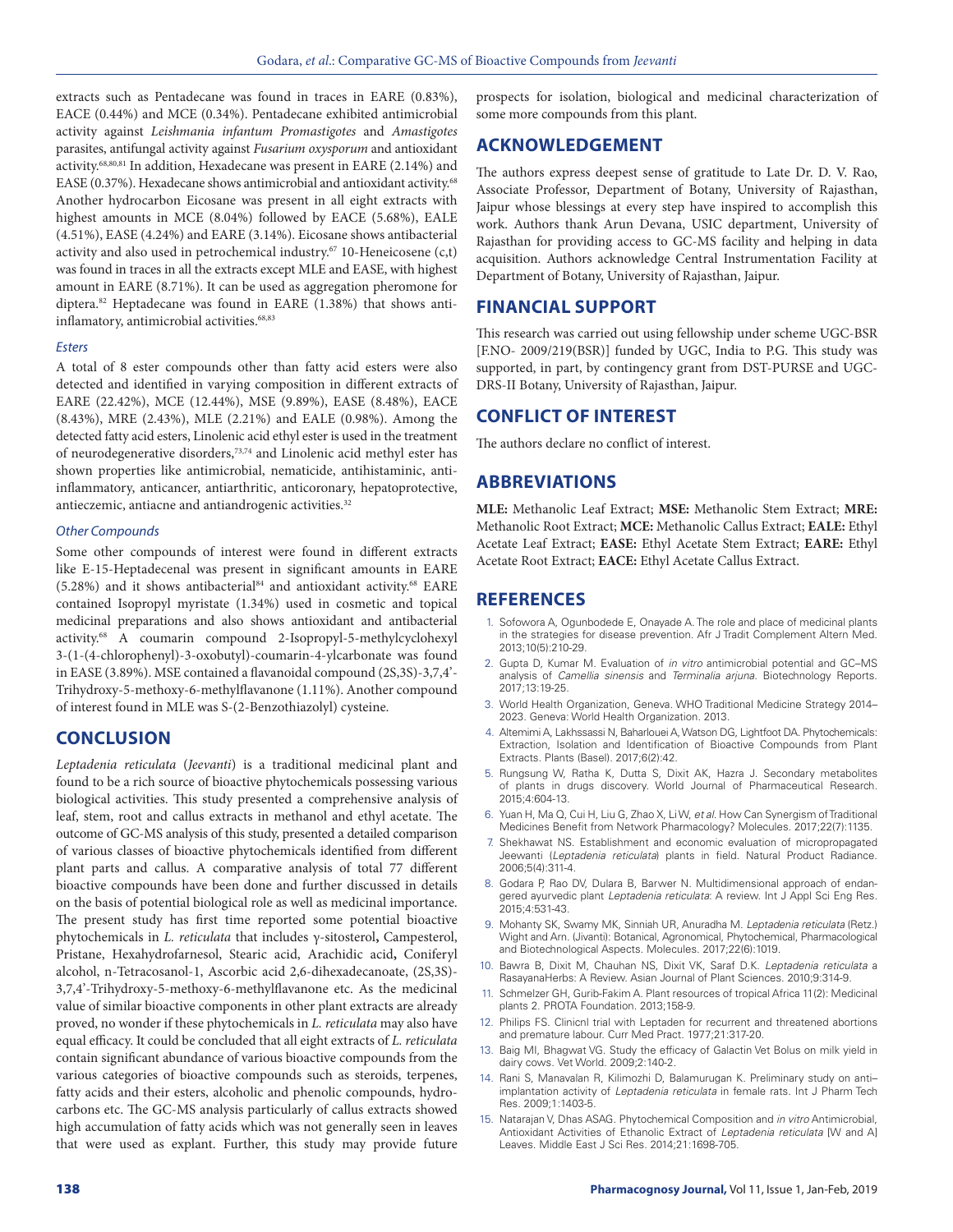- 16. Sathiyanarayanan L, Sinnathambi A, Chidambaranathan A. Anticarcinogenic activity of *Leptadenia reticulata* against Daltons ascitic lymphoma. Iran J Pharmacol Ther. 2007;6:133-5.
- 17. Pravansha S, Thippeswamy BS, Veerapur VP. Immunomodulatory and antioxidant effect of *Leptadenia reticulata* leaf extract in rodents: Possible modulation of cell and humoral immune response. Immunopharm Immunot. 2012;34:1010-9.
- 18. Pushpa KB, Mahipal RR, Manasa VB, Mohan BT, Ranganayakulu D. Antiepileptic activity and neuropharmacological screening of methanolic extract of *Leptadenia reticulata* against different experimental models. J Adv Drug Res. 2010;1:1-8.
- 19. Sneha B, Ganga RM, Divya N. Evaluation of Antipyretic and Anti–Inflammatory Activity of Aqueous Extract of *Leptadenia reticulata* in Animal Models. J Nat Remedies. 2016;16:40-4.
- 20. Nema AK, Agarwal A, Kashaw V. Screening of hepatoprotective potential of *Leptadenia reticulata* stems against paracetamol–induced hepatotoxicty in rats. Int J Res Pharm Biomed Sci. 2011;2:666-71.
- 21. Bodhanapu S, Sreedhar S, Rupeshkumar M, Tamizhmani PP, Satya KB, Mohamed NK. Antiulcer activity of aqueous extract of *Leptadenia reticulata* leaves. Inventi Rapid Ethnopharmacolog. 2011;2:1190-6.
- 22. Rajpurohit B, Gilhotra UK, Verma AK, Genwa C. Evalution of anxiolytic activity of *Leptadenia reticulata* plant. Int J Pharm Sci Res. 2016;7(12):5099.
- 23. Mohanraj S, Santhoshkumar C, Chandran A. Diuretic activity of whole plant extract of *Leptadenia reticulata*. Res J Pharmacol Pharmacodyn. 2012;4:84-6.
- 24. Wakade AS, Juvekar AR, Hole RC, Nachankar RS, Kulkarni MP. Antioxidant and cardioprotective effect of *Leptadenia reticulata* against adriamycin–induced myocardial oxidative damage in rat experiments. Planta Med. 2007;73(09):443.
- 25. Othman RA, Moghadasian MH. Beyond cholesterol-lowering effects of plant sterols: clinical and experimental evidence of anti-inflammatory properties. Nutr Rev. 2011;69(7):371-82.
- 26. Awad AB, Downie A, Fink CS, Kim U. Dietary phytosterol inhibits the growth and metastasis of MDA-MB-231 human breast cancer cells grown in SCID mice. Anticancer Res. 2000;20:821-4.
- 27. Berger A, Jones PJ, Abumweis SS. Plant sterols: factors affecting their efficacy and safety as functional food ingredients. Lipids Health Dis. 2004;3:5.
- 28. Li JH, Awad AB, Fink CS, Wu YW, Trevisan M, Muti P. Measurement variability of plasma beta-sitosterol and campesterol, two new biomarkers for cancer prevention. Eur J Cancer Prev. 2001;10(3):245-9.
- 29. Gabay O, Sanchez C, Salvat C, Chevy F, Breton M, Nourissat G, *et al*. Stigmasterol: a phytosterol with potential anti-osteoarthritic properties. Osteoarthritis Cartilage. 2010;18(1):106-16.
- 30. Panda S, Jafri M, Kar A, Meheta BK. Thyroid inhibitory, antiperoxidative and hypoglycemic effects of stigmasterol isolated from *Butea monosperma*. Fitoterapia. 2009;80(2):123-6.
- 31. Beckstrom-Sternberg SM, Duke JA. CRC handbook of medicinal mints (aromathematics): phytochemicals and biological activities. CRC press, Inc, USA. 1996;409-17.
- 32. Mujeeb F, Bajpai P, Pathak N. Phytochemical evaluation, antimicrobial activity and determination of bioactive components from leaves of *Aegle marmelos*. Biomed Res Int. 2014;1-11.
- 33. Parvez MK, Alam P, Arbab AH, Al-Dosari MS, Alhowiriny TA, Alqasoumi SI. Analysis of antioxidative and antiviral biomarkers β-amyrin, β-sitosterol, lupeol, ursolic acid in *Guiera senegalensis* leaves extract by validated HPTLC methods. Saudi Pharm J. 2018;26(5):685-93.
- 34. Wilt TJ, MacDonald R, Ishani A. beta-sitosterol for the treatment of benign prostatic hyperplasia: a systematic review. BJU Int. 1999;83(9):976-83.
- 35. Sundarraj S, Ramar T, Sreevani V, Kaveri K, Gunasekaran P, Achiraman S, et.al. gamma-Sitosterol from *Acacia nilotica* L. induces G2/M cell cycle arrest and apoptosis through c-Myc suppression in MCF-7 and A549 cells. Journal of Ethnopharmacology. 2012;141:803-9.
- 36. Balamurugan R, Duraipandiyan V, Ignacimuthu S. Antidiabetic activity of γ-sitosterol isolated from *Lippia nodiflora* L. in streptozotocin induced diabetic rats. European Journal of Pharmacology. 2011;667(1-3):410-8.
- 37. Balamurugan R, Stalin A, Ignacimuthu S. Molecular docking of γ-sitosterol with some targets related to diabetes. Eur J Med Chem. 2012;47(1):38-43.
- 38. U.S. Department of Agriculture, Agricultural Research Service. 1992-2016. Dr. Duke's Phytochemical and Ethnobotanical Databases. [updated 2017 october 18; cited 2018 August 14]. Available from: https://phytochem.nal.usda.gov/.
- 39. Chen DF, Cao JH, Liu Y, Wu Y, Du SH, Li H, *et al*. BMP-Id pathway targeted by cholesterol myristate suppresses the apoptosis of PC12 cells. Brain Res. 2011;1367:33-42.
- 40. Chen DF, Zhang HL, Du SH, Li H, Zhou JH, Li YW, *et al*. Cholesterol myristate suppresses the apoptosis of mesenchymal stem cells via upregulation of inhibitor of differentiation. Steroids. 2010;75(13-14):1119-26.
- 41. Jiang Z, Kempinski C, Chappell J. Extraction and Analysis of Terpenes/Terpenoids. Current Protocols in Plant Biology. 2016;1:345-58.
- 42. Gonzalez-Burgos E, Gomez-Serranillos MP. Terpene compounds in nature: a review of their potential antioxidant activity. Curr Med Chem. 2012;19(31):5319-41.
- 43. Xu GB, Xiao YH, Zhang QY, Zhou M, Liao SG. Hepatoprotective natural triterpenoids. Eur J Med Chem. 2018;145:691-716
- 44. Burcul F, Blazevic I, Radan M, Politeo O. Terpenes, Phenylpropanoids, Sulfur and Other Essential Oil Constituents as Inhibitors of Cholinesterases. Current Medical Chemistry. 2018;25:1.
- 45. Okoye NN, Ajaghaku DL, Okeke HN, Ilodigwe EE, Nworu CS, Okoye FB. beta-Amyrin and alpha-amyrin acetate isolated from the stem bark of *Alstonia boonei* display profound anti-inflammatory activity. Pharm Biol. 2014;52(11):1478-86.
- 46. Thirupathi A, Silveira PC, Nesi RT, Pinho RA. β-Amyrin, a pentacyclic triterpene, exhibits anti-fibrotic, anti-inflammatory and anti-apoptotic effects on dimethyl nitrosamine-induced hepatic fibrosis in male rats. Hum Exp Toxicol. 2017; 36(2):113-22.
- 47. Amin E, Moawad A, Hassan H. Biologically-guided isolation of leishmanicidal secondary metabolites from *Euphorbia peplus* L. Saudi Pharm J. 2017;25(2):236-40.
- 48. Silva RO, Sousa FBM, Damasceno SR, Carvalho NS, Silva VG, Oliveira FR, *et al*. Phytol, a diterpene alcohol, inhibits the inflammatory response by reducing cytokine production and oxidative stress. Fundamental and Clinical Pharmacology. 2014;28(4):455-64.
- 49. Lee K, Rhee S, Park K. Anticancer activity of phytol and eicosatrienoic acid identified from perilla leaves. J Korean Soc Food Sci Nutrition. 1999;28(5):1107-12.
- 50. Santos CC, Salvadori MS, Mota VG, Costa LM, de Almeida AA, de Oliveira GA, *et al*. Antinociceptive and Antioxidant Activities of Phytol *in vivo* and *in vitro* Models. Neurosci J. 2013;1-9.
- 51. De Moraes J., de Oliveira RN, Costa JP, Junior ALG, de Sousa DP, Freitas RM, *et al*. Phytol, a Diterpene Alcohol from Chlorophyll, as a Drug against Neglected Tropical Disease Schistosomiasis Mansoni. Geary TG, ed. PLoS Neglected Tropical Diseases. 2014;8(1):2617.
- 52. Al-Marzoqi A, Hadi M, Hameed I. Determination of metabolites products by *Cassia angustifolia* and evaluate antimicobial activity. Journal of Pharmacognosy and Phytotherapy. 2016;8:25-48.
- 53. Montellano PR, Wei JS, Castillo R, Hsu CK, Boparai A. Inhibition of squalene synthetase by farnesyl pyrophosphate analogues. J Med Chem. 1977;20(2):243-9.
- 54. Naine SJ, Devi CS, Mohanasrinivasan V, Doss CG, Kumar DT. Binding and molecular dynamic studies of sesquiterpenes (2R-acetoxymethyl-1,3,3-trimethyl-4t-(3-methyl-2-buten-1-yl)-1t-cyclohexanol) derived from marine Streptomyces sp. VITJS8 as potential anticancer agent. Appl Microbiol Biotechnol. 2016;100(6):2869-82.
- 55. Anupama N, Madhumitha G, Rajesh KS. Role of Dried Fruits of *Carissa carandas* as Anti-Inflammatory Agents and the Analysis of Phytochemical Constituents by GC-MS. BioMed Research International. 2014;1-6.
- 56. Daudin JB, Monnet D, Kavian N, Espy C, Wang A, Chereau C, *et al.* Protective effect of pristane on experimental autoimmune uveitis. Immunol Lett. 2011;141(1):83-93.
- 57. Mbati PA, Abok K, Orago AS, Anjili CO, Kagai JM, Githure JI, *et al*. Pristane (2,6,10,14-Tetramethyl-pentadecane) inhibits disease progression in Leishmaniainfected Balb/c mice. Afr J Health Sci. 1994;1(4):157-9.
- 58. Rustan AC, Drevon CA. Fatty Acids: Structures and Properties. In: eLS. John Wiley and Sons Ltd, Chichester. 2005.
- 59. Abdel-Aal EI, Haroon AM, Mofeed J. Successive solvent extraction and GC–MS analysis for the evaluation of the phytochemical constituents of the filamentous green alga *Spirogyra longata*. The Egyptian Journal of Aquatic Research. 2015;3:233-46.
- 60. Gavamukulya Y, Abou-Elella F, Wamunyokoli F, El-Shemy HA. GC-MS Analysis of Bioactive Phytochemicals Present in Ethanolic Extracts of Leaves of *Annona muricata*: A Further Evidence for Its Medicinal Diversity. Pharmacognosy Journal. 2015;7(5):300-4.
- 61. Aparna V, Dileep KV, Mandal PK, Karthe P, Sadasivan C, Haridas M. Anti-inflammatory property of n-hexadecanoic acid: structural evidence and kinetic assessment. Chem Biol Drug Des. 2012;80(3):434-9.
- 62. Pascual G, Avgustinova A, Mejetta S, Martín M, Castellanos A, Attolini CS, *et al*. Targeting metastasis-initiating cells through the fatty acid receptor CD36. Nature. 2017;541(7635):41-5.
- 63. Selvamangai G, Bhaskar A. GC–MS analysis of phytocomponents in the methanolic extract of *Eupatorium triplinerve*. Asian Pacific Journal of Tropical Biomedicine. 2012;2(3):1329-32.
- 64. Perumalsamy H, Jang M, Kim JR, Murugan K, Ahn YJ. Larvicidal activity and possible mode of action of four flavonoids and two fatty acids identified in *Millettia pinnata* seed toward three mosquito species. Parasites and Vectors. 2015;8(1):237.
- 65. Agoramoorthy G, Chandrasekaran M, Venkatesalu V, Hsu MJ. Antibacterial and antifungal activities of fatty acid methyl esters of the blind-your-eye mangrove from India. Brazilian Journal of Microbiology. 2007;38(4):739-42.
- 66. Noto D, Fayer F, Cefalu AB, Altieri I, Palesano O, Spina R, *et al*. Myristic acid is associated to low plasma HDL cholesterol levels in a Mediterranean population and increases HDL catabolism by enhancing HDL particles trapping to cell surface proteoglycans in a liver hepatoma cell model. Atherosclerosis. 2016;246:50-6.
- 67. Sivakumar R, Jebanesan A, Govindarajan M, Rajasekar P. Larvicidal and repellent activity of tetradecanoic acid against *Aedes aegypti* (Linn.) and *Culex quinquefasciatus* (Say.) (Diptera: Culicidae). Asian Pac J Trop Med. 2011;4(9):706-10.